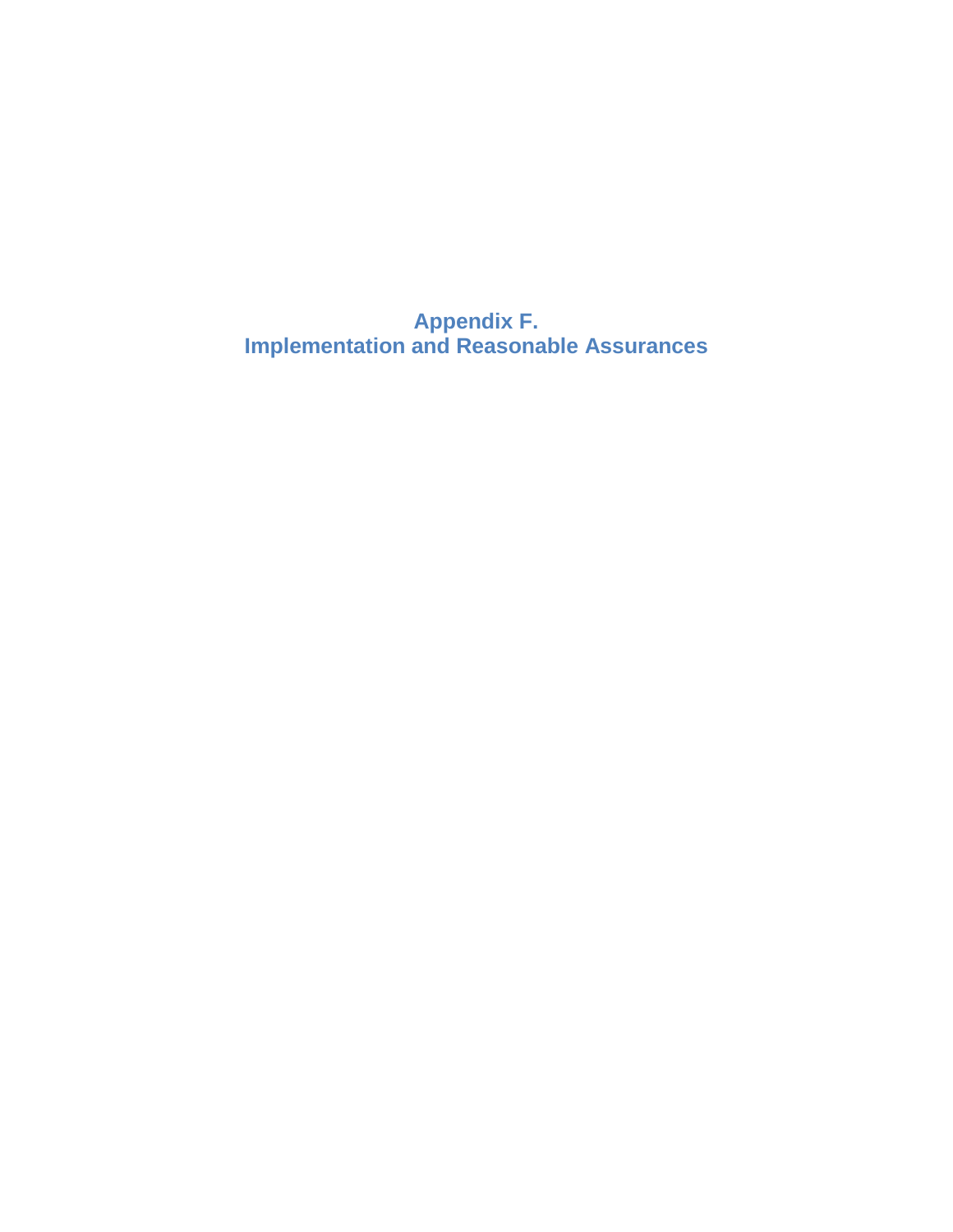# **Contents**

| F <sub>1</sub> |                  |  |  |  |  |
|----------------|------------------|--|--|--|--|
|                | F1.1             |  |  |  |  |
|                | F1.2             |  |  |  |  |
|                | F1.3             |  |  |  |  |
|                | F1.4             |  |  |  |  |
|                | F1.5             |  |  |  |  |
|                | F1.6             |  |  |  |  |
|                | F17              |  |  |  |  |
| F <sub>2</sub> |                  |  |  |  |  |
| F <sub>3</sub> |                  |  |  |  |  |
|                | F3.1             |  |  |  |  |
|                | F3.2             |  |  |  |  |
|                | F3.3             |  |  |  |  |
|                | F3.4             |  |  |  |  |
| F <sub>4</sub> |                  |  |  |  |  |
|                | F4.1             |  |  |  |  |
|                | F4.2             |  |  |  |  |
|                | F4.3             |  |  |  |  |
|                | F4.4             |  |  |  |  |
| F <sub>5</sub> |                  |  |  |  |  |
|                | F5.1             |  |  |  |  |
|                | F5.2             |  |  |  |  |
|                | F <sub>5.3</sub> |  |  |  |  |
|                | F <sub>5.4</sub> |  |  |  |  |
|                | F5.5             |  |  |  |  |
|                | F <sub>5.6</sub> |  |  |  |  |
|                | F <sub>5.7</sub> |  |  |  |  |
|                | F <sub>5.8</sub> |  |  |  |  |
|                | F59              |  |  |  |  |
| F <sub>6</sub> |                  |  |  |  |  |
|                | F <sub>6.1</sub> |  |  |  |  |
|                | F <sub>6.2</sub> |  |  |  |  |
| F7             |                  |  |  |  |  |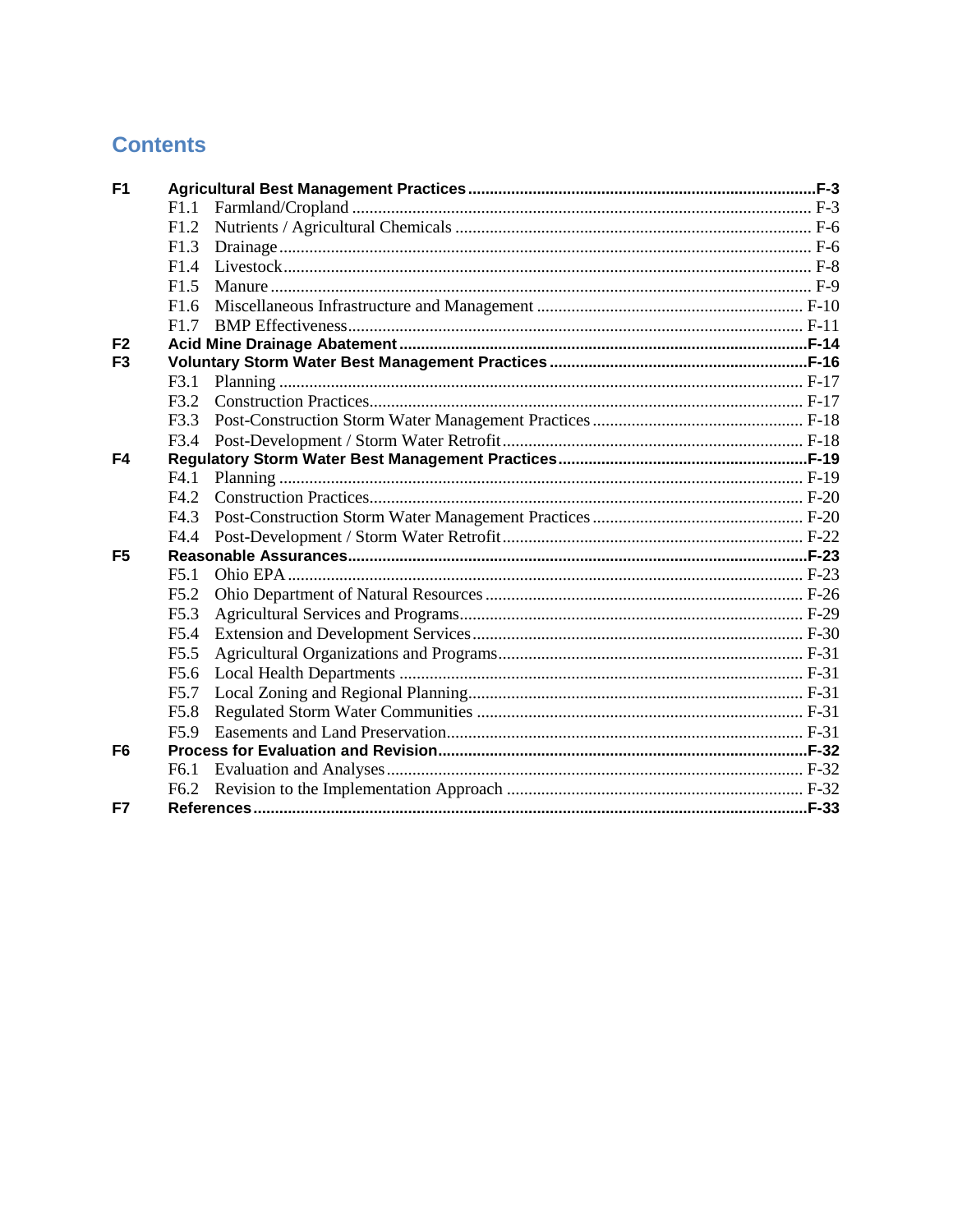# <span id="page-2-0"></span>**F1 Agricultural Best Management Practices**

Much of the following information was adapted from the National Resource Conservation Service (NRCS) Electronic Field Office Technical Guide [\(http://www.nrcs.usda.gov\)](http://www.nrcs.usda.gov/).

# <span id="page-2-1"></span>*F1.1 Farmland/Cropland*

### **Cover/manure crops (NRCS 340)**

DEFINITION: Crops including grasses, legumes and forbs for seasonal cover and other conservation purposes.

### PURPOSES

- Reduce erosion from wind and water.
- Increase soil organic matter content.
- Capture and recycle or redistribute nutrients in the soil profile.
- Promote biological nitrogen fixation.
- **Increase biodiversity.**
- Weed suppression.
- Provide supplemental forage.
- Soil moisture management.
- Reduce particulate emissions into the atmosphere.
- **Minimize and reduce soil compaction.**

### **Conservation tillage**

### *NRCS 329: residue and tillage management – no till / strip till / direct seed*

DEFINITION: Managing the amount, orientation and distribution of crop and other plant residue on the soil surface year round while limiting soil-disturbing activities to only those necessary to place nutrients, condition residue and plant crops.

PURPOSES: This practice may be applied as part of a conservation system to support one or more of the following:

- Reduce sheet, rill and wind erosion.
- Improve soil organic matter content.
- Reduce soil particulate emissions.
- Reduce  $CO<sub>2</sub>$  losses from the soil.
- Increase or conserve plant-available soil moisture.
- Provide food and escape cover for wildlife.

### *NRCS 344: residue management, seasonal*

DEFINITION: Managing the amount, orientation, and distribution of crop and other plant residues on the soil surface during part of the year, while growing crops in a clean tilled seedbed.

PURPOSES: This practice may be applied as part of a conservation management system to support one or more of the following:

- Reduce sheet and rill erosion.
- Reduce soil erosion from wind and air soil particulates.
- Provide food and escape cover for wildlife.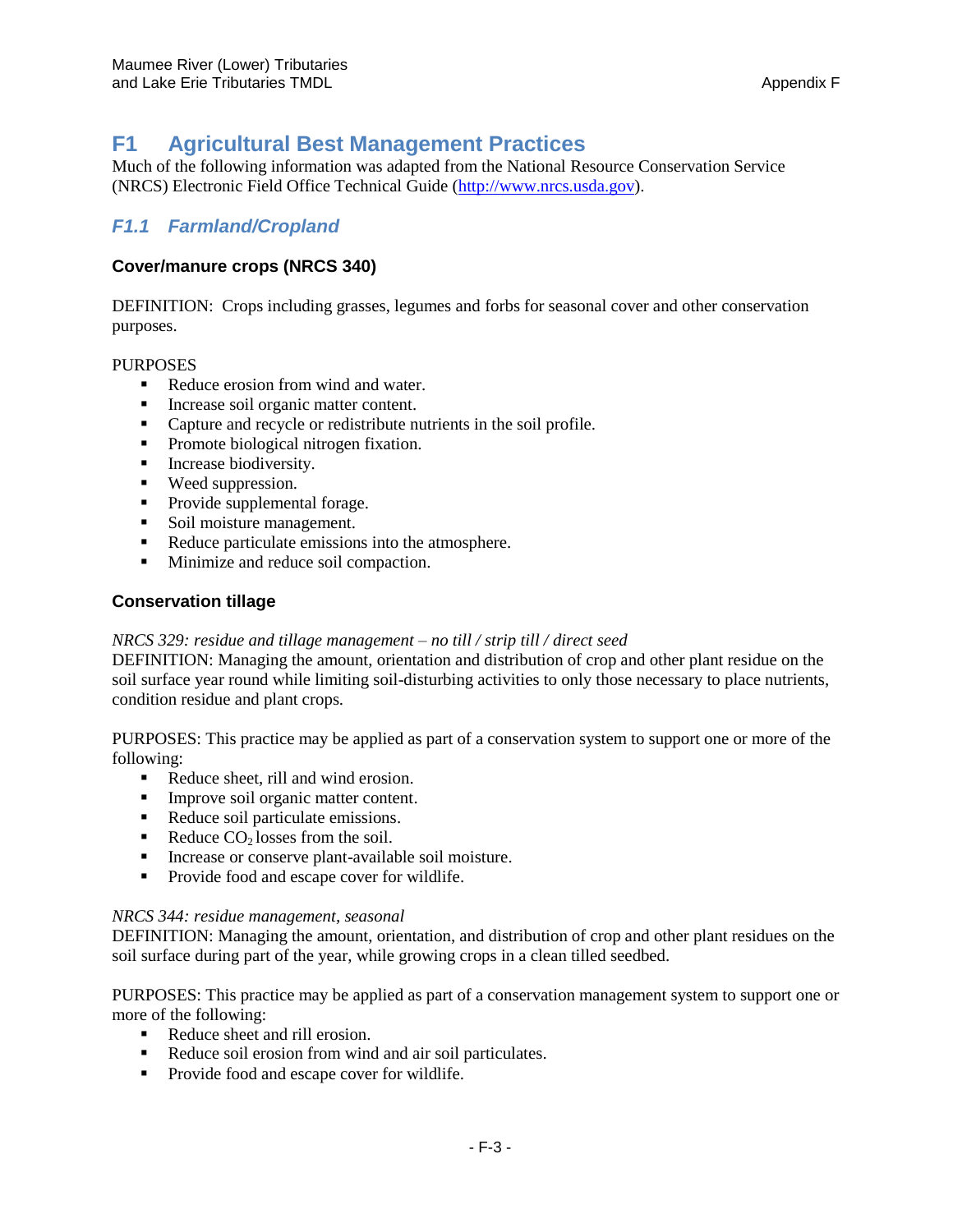## *NRCS 345: residue and tillage management – mulch till*

DEFINITION: Managing the amount, orientation and distribution of crop and other plant residue on the soil surface year round while limiting the soil-disturbing activities used to grow crops in systems where the entire field surface is tilled prior to planting.

PURPOSES: This practice may be applied as part of a conservation system to support one or more of the following:

- Reduce sheet, rill and wind erosion.
- Reduce soil particulate emissions.
- Maintain or improve soil condition.
- Increase or conserve plant-available soil moisture.
- Provide food and escape cover for wildlife.

### *NRCS 346: residue and tillage management – ridge till*

DEFINITION: Managing the amount, orientation, and distribution of crop and other plant residues on the soil surface year-round, while growing crops on pre-formed ridges alternated with furrows protected by crop residue.

PURPOSES: This practice may be applied as part of a conservation system to support one or more of the following:

- Reduce sheet, rill and wind erosion.
- Maintain or improve soil condition.
- Reduce soil particulate emissions.
- Modify cool, wet soil conditions.
- Provide food and escape cover for wildlife.

## **Grass/legume rotations (NRCS 328: conservation crop rotation)**

DEFINITION: Growing crops in a recurring sequence on the same field.

PURPOSES: This practice may be applied as part of a conservation management system to support one or more of the following:

- Reduce sheet and rill erosion.
- Reduce soil erosion from wind.
- Maintain or improve soil organic matter content and tilth.
- **Manage deficient or excess plant nutrients.**
- Manage plant pests (weeds, insects, and diseases).
- **Provide food for domestic livestock**
- Provide food and cover for wildlife.

NRCS 590 (nutrient management) also discusses the use of certain crops to uptake residuals.

## **Permanent hayland (NRCS 512: pasture and hay planting)**

DEFINITION: Establishing and re-establishing long-term stands of adapted species of perennial, biennial, or reseeding forage plants (includes pasture and hayland renovation; does not include grassed waterway or outlet on cropland).

PURPOSE: To reduce erosion, produce high quality forage and adjust land use.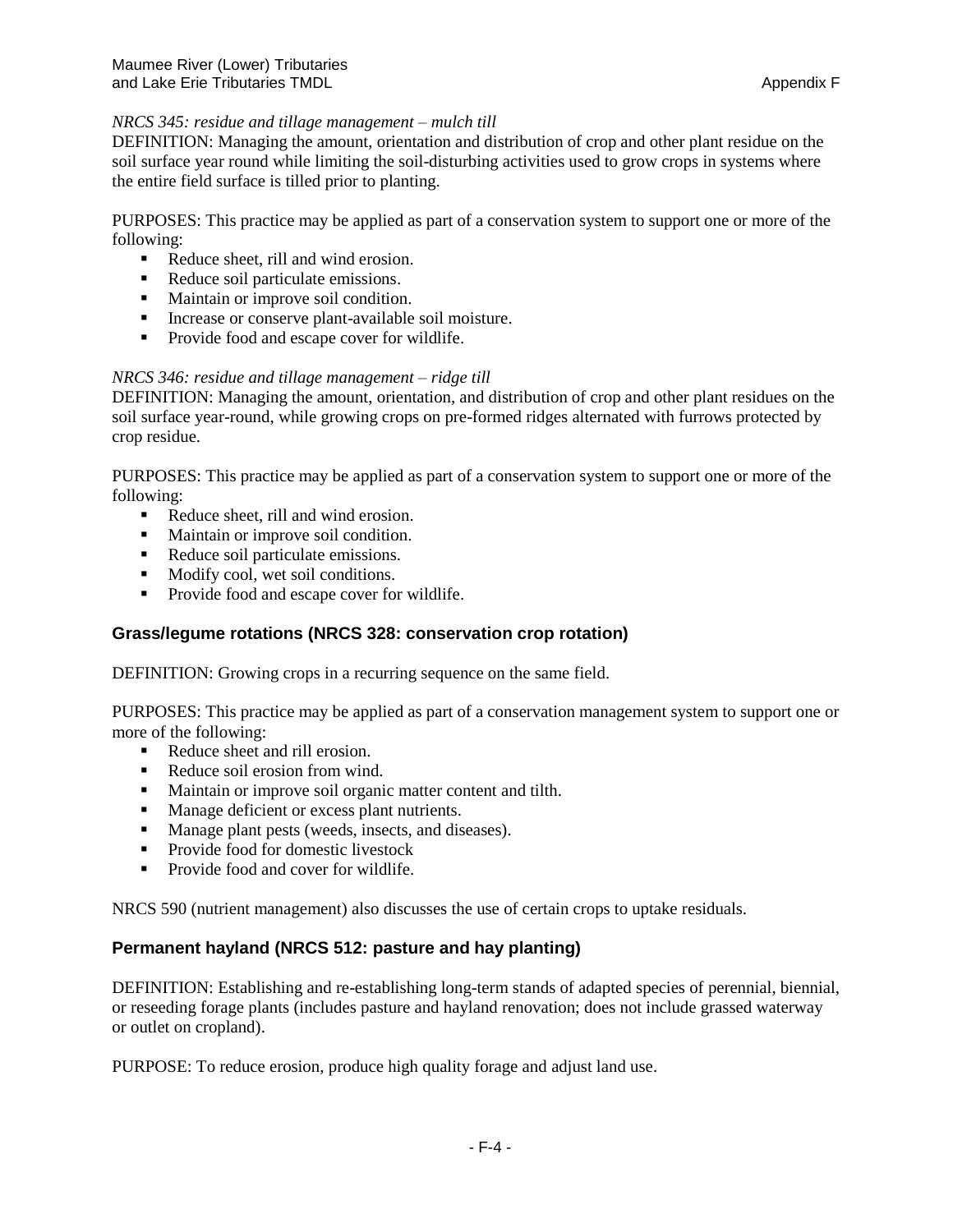## **Grassed waterways (NRCS 412)**

DEFINITION: A natural or constructed channel that is shaped or graded to required dimensions and established with suitable vegetation.

PURPOSES: This practice may be applied as part of a conservation management system to support one or more of the following purposes:

- To convey runoff from water concentrations without causing erosion or flooding.
- To reduce gully erosion.
- To protect/improve water quality.

## **Vegetated buffer areas/strips and location-specific conservation buffers**

#### *NRCS 393: filter strips*

DEFINITION: A strip or area of herbaceous vegetation situated between cropland, grazing land or disturbed land (including forest land) and environmentally sensitive areas.

#### PURPOSES

- To reduce sediment, particulate organics, and sediment adsorbed contaminant loadings in runoff.
- To reduce dissolved contaminant loadings in runoff.
- To restore, create or enhance herbaceous habitat for wildlife and beneficial insects.
- To maintain or enhance watershed functions and values.

### *NRCS 391: riparian forest buffer*

DEFINITION: An area of trees and/or shrubs located adjacent to and up-gradient from water bodies.

### PURPOSES

- **•** Create shade to low water temperatures to improve habitat for fish and other aquatic organisms.
- **Provide a source of detritus and large woody debris for fish and other aquatic organisms and** riparian habitat and corridors for wildlife.
- Reduce excess amounts of sediment, organic material, nutrients and pesticides in surface runoff and reduce excess nutrients and other chemicals in shallow ground water flow.

The forest riparian buffer will be most effective when used as a component of a total resource management system including nutrient management, pest management, erosion, runoff and sediment control practices as well as non-riparian wildlife habitat management.

### **Wetlands**

### *NRCS 656: constructed wetland*

DEFINITION: An artificial ecosystem with hydrophytic vegetation for water treatment.

### PURPOSE

- For treatment of wastewater and contaminated runoff from agricultural processing, livestock, and aquaculture facilities.
- For improving the quality improvement of storm water runoff or other water flows lacking specific water quality discharge criteria.

### *NRCS 657: wetland restoration*

DEFINITION: The construction or restoration of a wetland facility to provide the hydrological and biological benefits of a wetland.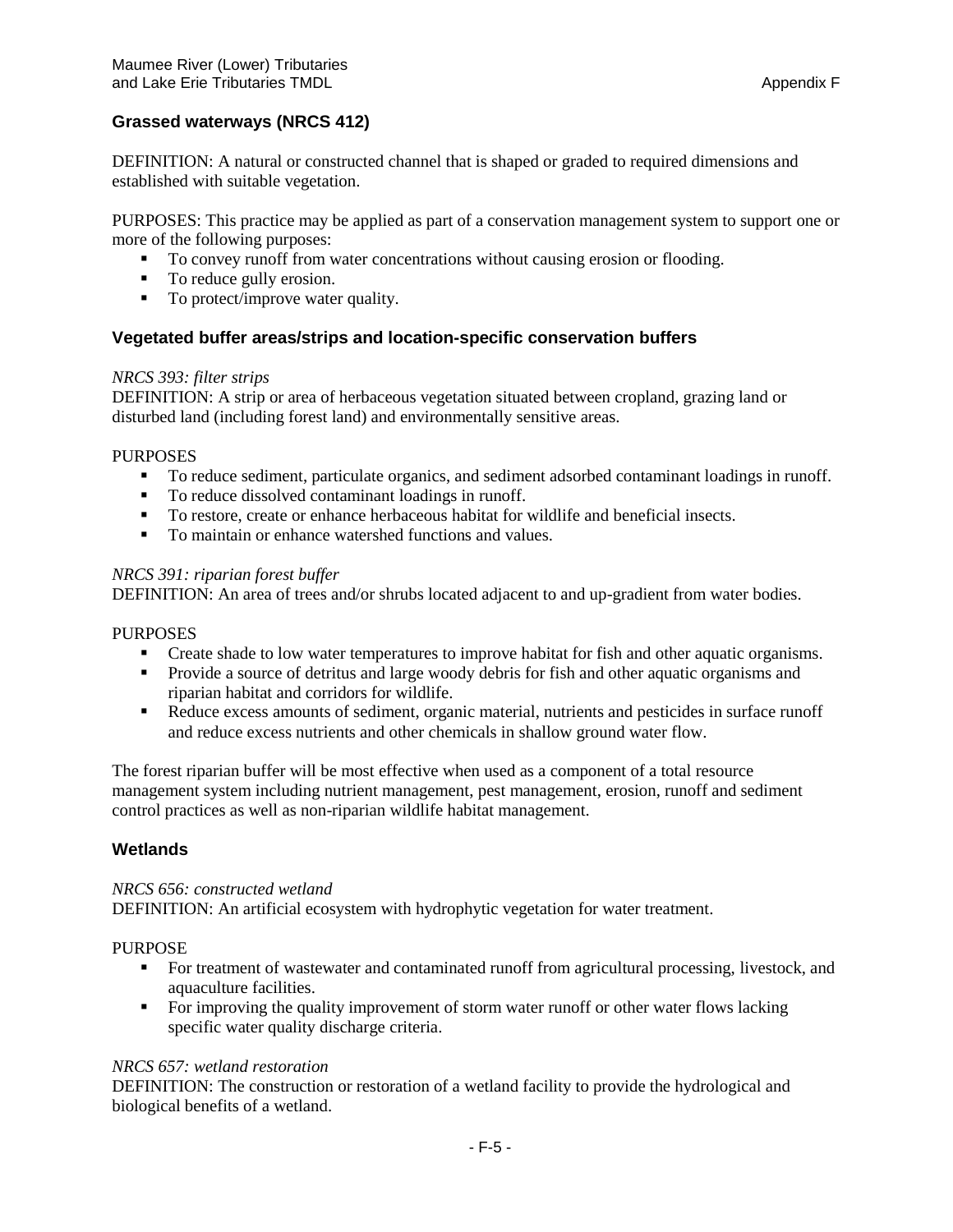SCOPE: This practice applies to structural and nonstructural facilities as needed, to establish or restore wetlands.

PURPOSE: To establish or reestablish wetlands for the benefit of wildlife, to reduce flooding, to provide off-site water quality benefits and to provide ground water recharge of acceptable water quality.

#### *NRCS 658: wetland creation*

DEFINITION: The creation of a wetland on a site that was historically non-wetland.

PURPOSE: To create wetland functions and values.

#### *NRCS 659: wetland enhancement*

DEFINITION: The rehabilitation or re-establishment of a degraded wetland, and/or the modification of an existing wetland, which augments specific site conditions for specific species or purposes; possibly at the expense of other functions and other species.

PURPOSES: To provide specific wetland conditions to favor specific wetland functions and targeted species by:

- Hydrologic enhancement (depth duration and season of inundation, and/or duration and season of soil saturation).
- Vegetative enhancement (including the removal of undesired species, and/or seeding or planting of desired species).

# <span id="page-5-0"></span>*F1.2 Nutrients / Agricultural Chemicals*

### **Soil testing**

Generally soil testing is included as part of a certified nutrient management plan.

#### *NRCS 590: practice nutrient management*

DEFINITION: Managing the amount, source, placement, form and timing of the application of nutrients and soil amendments.

#### PURPOSES

- To budget and supply nutrients for plant production.
- To properly utilize manure or organic by-products as a plant nutrient source.
- To minimize agricultural nonpoint source pollution of surface and ground water resources.
- To maintain or improve the physical, chemical and biological condition of soil.

### **Nitrogen reduction practices**

Generally nitrogen reduction is included as part of a certified nutrient management plan (see NRCS practice 590 above).

### **Nutrient management (NRCS 590)**

See description of NRCS 590 above under "Soil Testing."

## <span id="page-5-1"></span>*F1.3 Drainage*

## **Install sinkhole stabilization structures (NRCS 527: sinkhole and sinkhole area treatment)**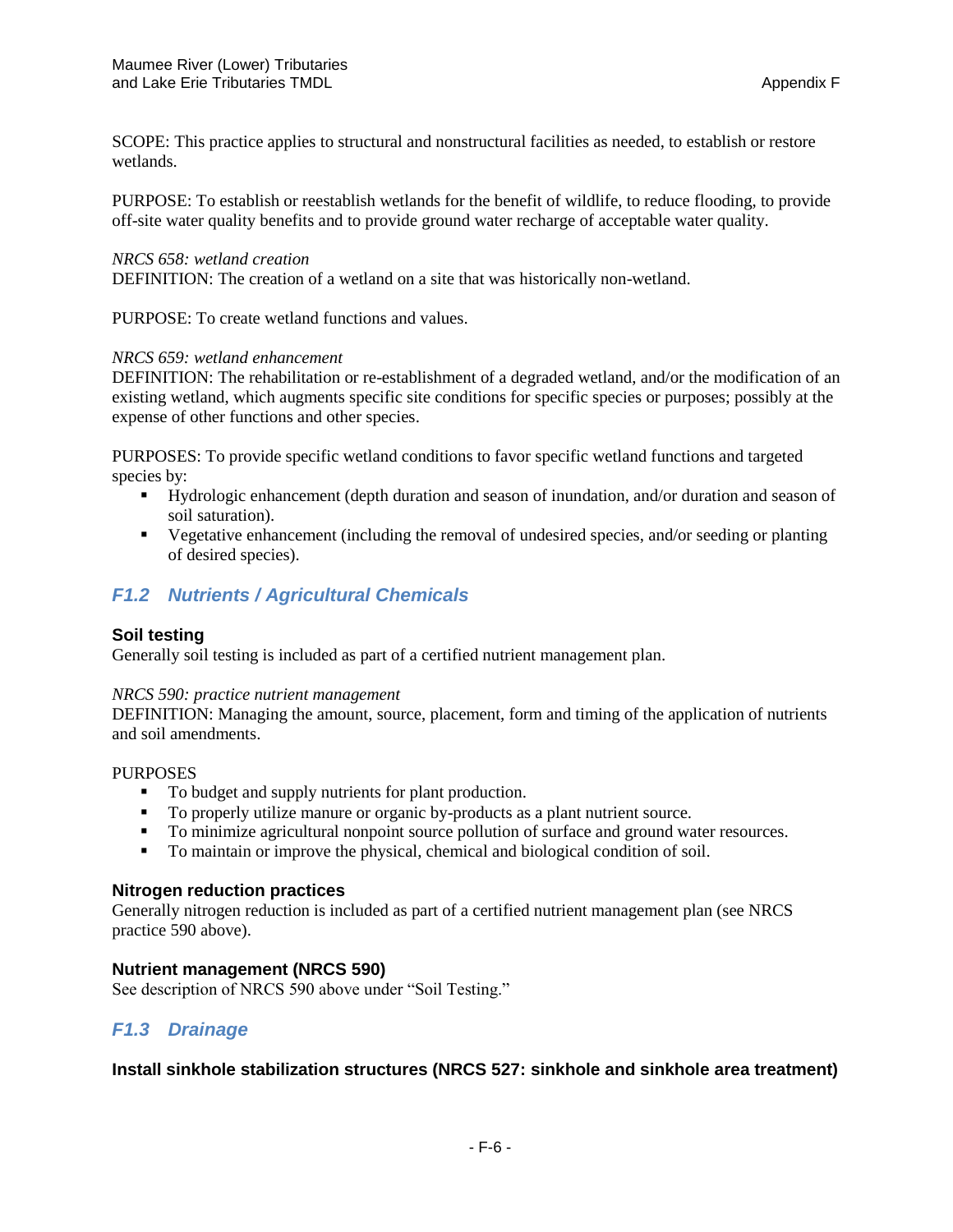DEFINITION: The treatment of sinkholes and/or sinkhole areas to reduce contamination of ground water resources and/or improve farm safety.

PURPOSES: This practice may be applied as part of a conservation management system to support one or more of the following purposes:

- **Improve water quality.**
- Improve farm safety.

### **Controlled drainage system (NRCS 587: structure for water control)**

See description of drainage water management (below).

### **Drainage water management (NRCS 554)**

DEFINITION: Control of water surface elevations and discharge from surface and subsurface drainage systems.

#### PURPOSES

- **IMPROVE WATER QUALITY.**
- Improve the soil environment for vegetative growth.
- Reduce the rate of oxidation of organic soils.
- **•** Prevent wind erosion.
- Enable seasonal shallow flooding.
- Prevent discharge of manure or nutrient laden water carried through subsurface drainage into waters of the State.

### **Construct overwide ditch (currently no NRCS practice established)**

DEFINITION: Ditches are open channel conveyances used to provide outlets for surface and sub-surface drainage and to expedite downstream flow. An overwide ditch is a modified version of the traditional ditch in which the primary purpose is to develop and/or enhance floodplain functions that are otherwise absent in drainage ditches. This is accomplished when the ditch is constructed or modified to be much wider than necessary to accommodate the typical design flow. This additional width is needed for sediment deposition that leads to the formation of small floodplain-like features termed benches.

#### PURPOSES

- Reduce stream power and channel erosion.
- Store sediment.
- Reduce need for more rigorous channel/riparian maintenance.
- Improve water quality.
- **IMPROVE FLOW CONDUCTS** and habitat quality.

### **Construct 2-stage channel (currently no NRCS practice established)**

DEFINITION: Ditches are open channel conveyances used to provide outlets for surface and sub-surface drainage and to expedite downstream flow. A two-stage ditch is a modified version of the traditional ditch in which the primary purpose is to provide floodplain functions that are otherwise absent in drainage ditches. This is accomplished by constructing a much wider channel than necessary to accommodate the typical design flow. Additionally, low benches that act like floodplains are also constructed. The primary difference between an overwide ditch and a two-stage ditch is that the overwide uses elements of selfdesign (*i.e.*, benches build themselves) while the two-stage is initially constructed with the benches. Overwide ditches may be more generally preferred to constructed two-stage ditches because performance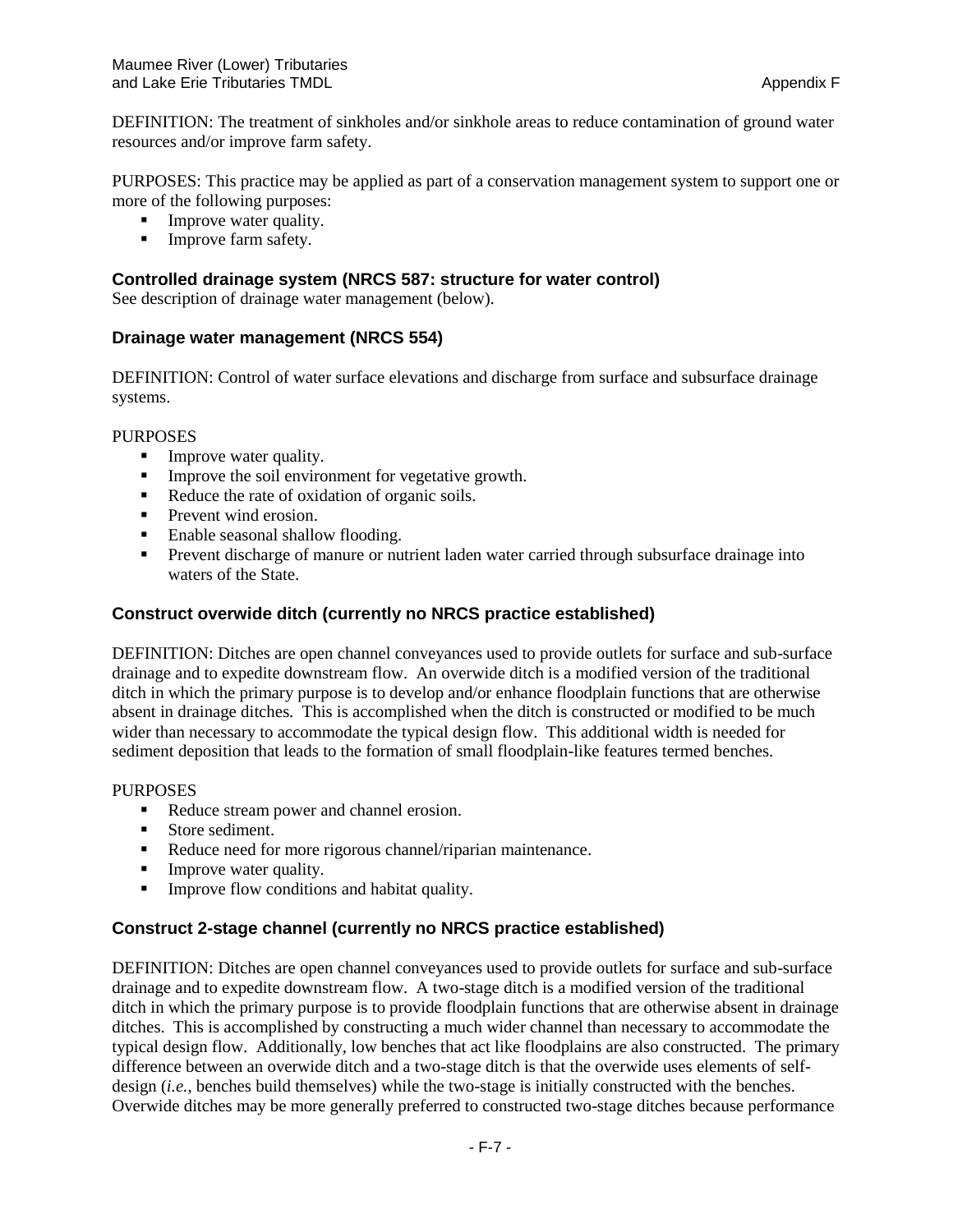in sequestering upland sediment loading and nutrient processing may be superior. Additionally, the use of self-design principles typically reduces the risk of failure or ineffectiveness of the system's performance.

#### **PURPOSES**

- Reduce stream power and channel erosion.
- Store sediment.
- Reduce need for more rigorous channel/riparian maintenance.
- **Improve water quality.**
- **IMPROVE FLOW CONDUCTS** and habitat quality.

# <span id="page-7-0"></span>*F1.4 Livestock*

### **Prescribed grazing practices**

*NRCS 528A: prescribed grazing (also referred to as conservation grazing)*

DEFINITION: Managing the harvest of vegetation with grazing and/or browsing animals.

PURPOSES: This practice may be applied as a part of conservation management system to achieve one or more of the following:

- Improve or maintain desired species composition and vigor of plant communities.
- Improve or maintain quantity and quality of forage for grazing and browsing animals' health and productivity.
- Improve or maintain surface and/or subsurface water quality and quantity.
- Improve or maintain riparian and watershed function.
- Reduce accelerated soil erosion, and maintain or improve soil condition.
- Improve or maintain the quantity and quality of food and/or cover available for wildlife.
- $\bullet$ Manage fine fuel loads to achieve desired conditions.

## **Livestock exclusion fencing (NRCS 382)**

DEFINITION: A constructed barrier to animals or people.

PURPOSES: This practice facilitates the accomplishment of conservation objectives by providing a means to control movement of animals and people, including vehicles. It includes:

- Exclude livestock from areas that should be protected from grazing.
- Control livestock where permanent fencing is installed as a component of a rotational grazing system.
- Confine livestock on an area.
- Control domestic livestock while permitting wildlife movement.
- Regulate access to areas by people, to prevent trespassing, or for purposes of safety.

## **Livestock crossings (NRCS 578: stream crossing)**

DEFINITION: A stabilized area or structure constructed across a stream to provide a travel way for people, livestock, equipment, or vehicles.

### **PURPOSES**

**Improve water quality by reducing sediment, nutrient, organic, and inorganic loading of the** stream.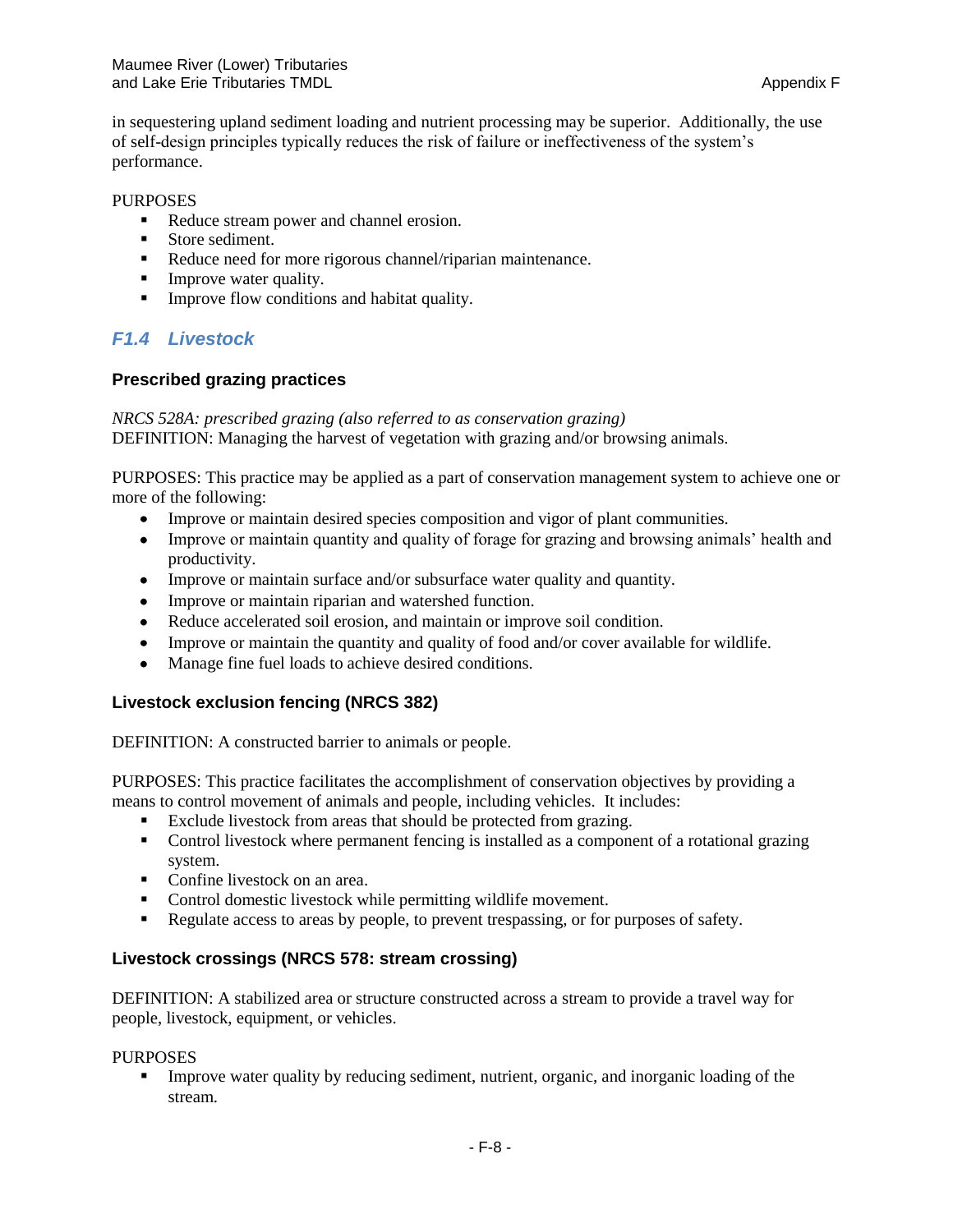- Reduce streambank and streambed erosion.
- Provide crossing for access to another land unit.

## **Alternative water supplies (NRCS 614: watering facility)**

DEFINITION: A device (tank, trough, or other watertight container) for providing animal access to water.

PURPOSES: To provide watering facilities for livestock and/or wildlife at selected locations in order to:

- Protect and enhance vegetative cover through proper distribution of grazing.
- Provide erosion control through better grassland management.
- Protect streams, ponds and water supplies from contamination by providing alternative access to water.
- **Provide improved watering places to increase the range or improve the habitat of wildlife.**

## **Livestock access lanes (NRCS 560: access road)**

DEFINITION: A roadway constructed as part of a conservation plan.

PURPOSE: To provide a fixed route of travel for moving livestock, produce, equipment, and supplies; and to provide access for proper operation, maintenance, and management of livestock or conservation enterprises while controlling runoff to prevent erosion or improve water quality.

# <span id="page-8-0"></span>*F1.5 Manure*

## **Implement manure management practices (NRCS 633: waste utilization)**

DEFINITION: Using agricultural wastes such as manure and wastewater or other organic residues.

### PURPOSES

- Protect water quality.
- Provide fertility for crop, forage, fiber production.
- To provide nutrients for the production of forest products.
- Improve or maintain soil structure.
- Provide feedstock for livestock.
- Provide a source of energy.

## **Animal waste storage structures (NRCS 313: waste storage facility)**

DEFINITION: An impoundment made by constructing an embankment and/or excavating a pit, or by fabricating a manmade structure.

PURPOSE: To store or settle agricultural by-products in order to maximize their use as soil amendments in an environmentally safe manner.

## **Manure transfer practices (NRCS 634)**

DEFINITION: A manure conveyance system using structures, conduits, or equipment.

PURPOSE: To transfer animal manure (bedding material, spilled feed, process and wash water, and other residues associated with animal production may be included) through a hopper or reception pit, a pump (if applicable), a conduit, or hauling equipment to: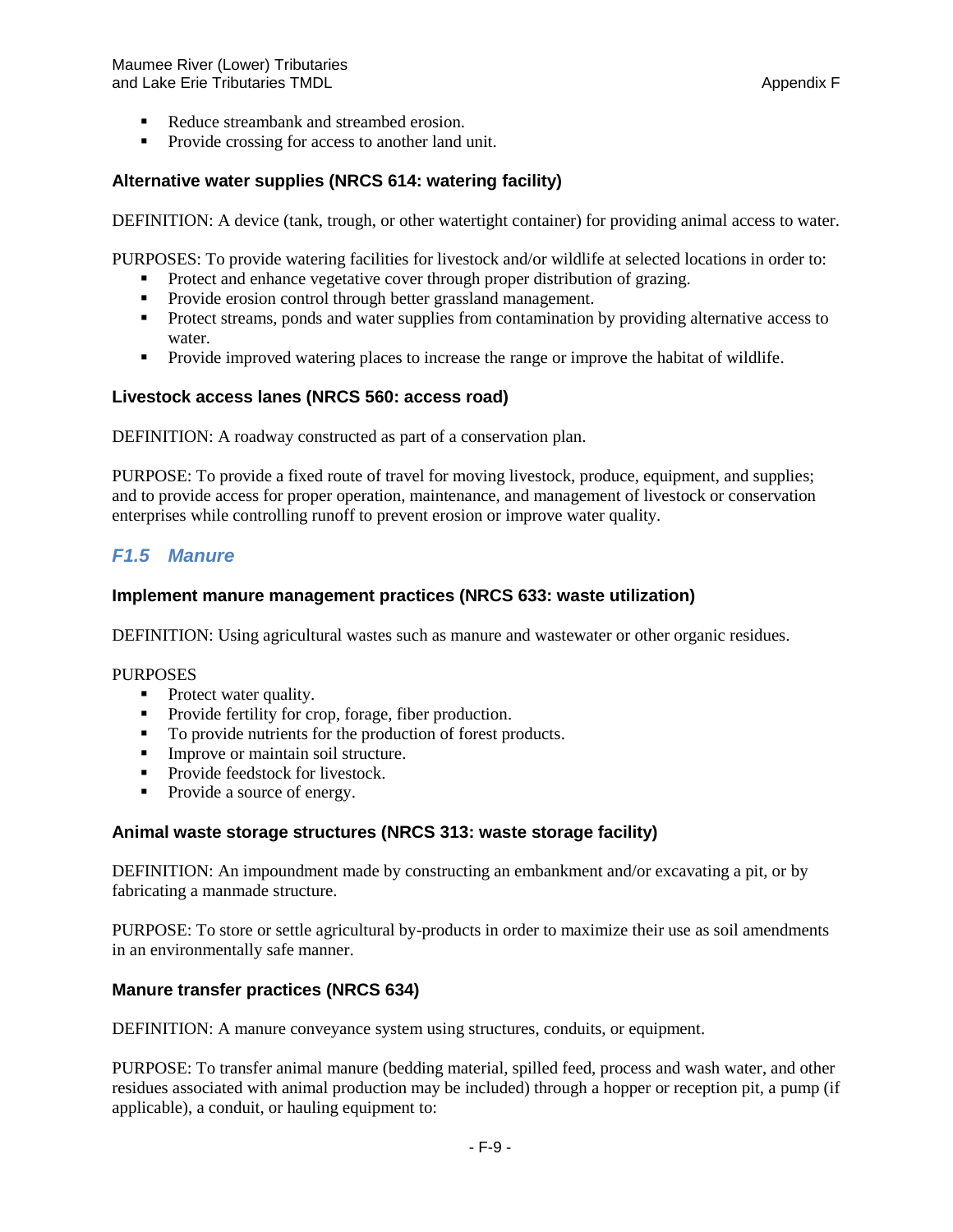- A manure storage/treatment facility.
- A loading area.
- Agricultural land for final utilization.

### **Grass manure spreading strips (NRCS 635: wastewater treatment strip)**

DEFINITION: Conservation Cover is a component of an agricultural waste management system, consisting of an area of permanent vegetation used for agricultural wastewater treatment.

PURPOSE: To improve water quality by reducing loading of nutrients, organics, pathogens, and other contaminants associated with animal manure and other contaminated runoff and process generated water from livestock, poultry, and other agricultural operations.

# <span id="page-9-0"></span>*F1.6 Miscellaneous Infrastructure and Management*

## **Install chemical mixing pads (NRCS 702: agrichemical handling facility)**

DEFINITION: The Agrichemical Handling Facility (AHF) is a permanent structure providing an environmentally safe area for storage, handling and mixing of on-farm liquid agrichemicals, such as fertilizers and pesticides.

PURPOSE: To protect the environment by containing, collecting and storing on-farm agrichemicals during mixing, loading, unloading and rinsing operations.

### **Install heavy use feeding pads (NRCS 561: heavy use area protection)**

DEFINITION: Protecting heavily used areas by establishing vegetative cover, by surfacing with suitable materials, or by installing needed structures. This standard also includes protecting areas used for livestock feeding and watering, loafing, exercising, or confinement by surfacing with suitable materials, and installing control structures, if necessary.

PURPOSE: This practice may be used as a part of a conservation management system to support one or more of the following resource concerns.

- **Improve soil quality.**
- Reduce soil erosion.
- Improve water quantity and quality.
- Stabilize pastures, feeding areas, loafing areas, exercise corrals, livestock traffic lanes or facility areas frequently or intensely used by livestock.
- Improve air quality.
- **Improve aesthetics.**

## **Install erosion & sediment control structures (NRCS 350: sediment basin)**

DEFINITION: A basin constructed to collect and store debris or sediment.

### PURPOSES

- To preserve the capacity of reservoirs, ditches, canals, diversions, waterways and streams.
- To prevent undesirable deposition on bottom lands and developed areas.
- To trap sediment originating from construction sites.
- To reduce or abate pollution by providing basins for deposition and storage of silt, sand, gravel, stone, agricultural wastes and other detritus.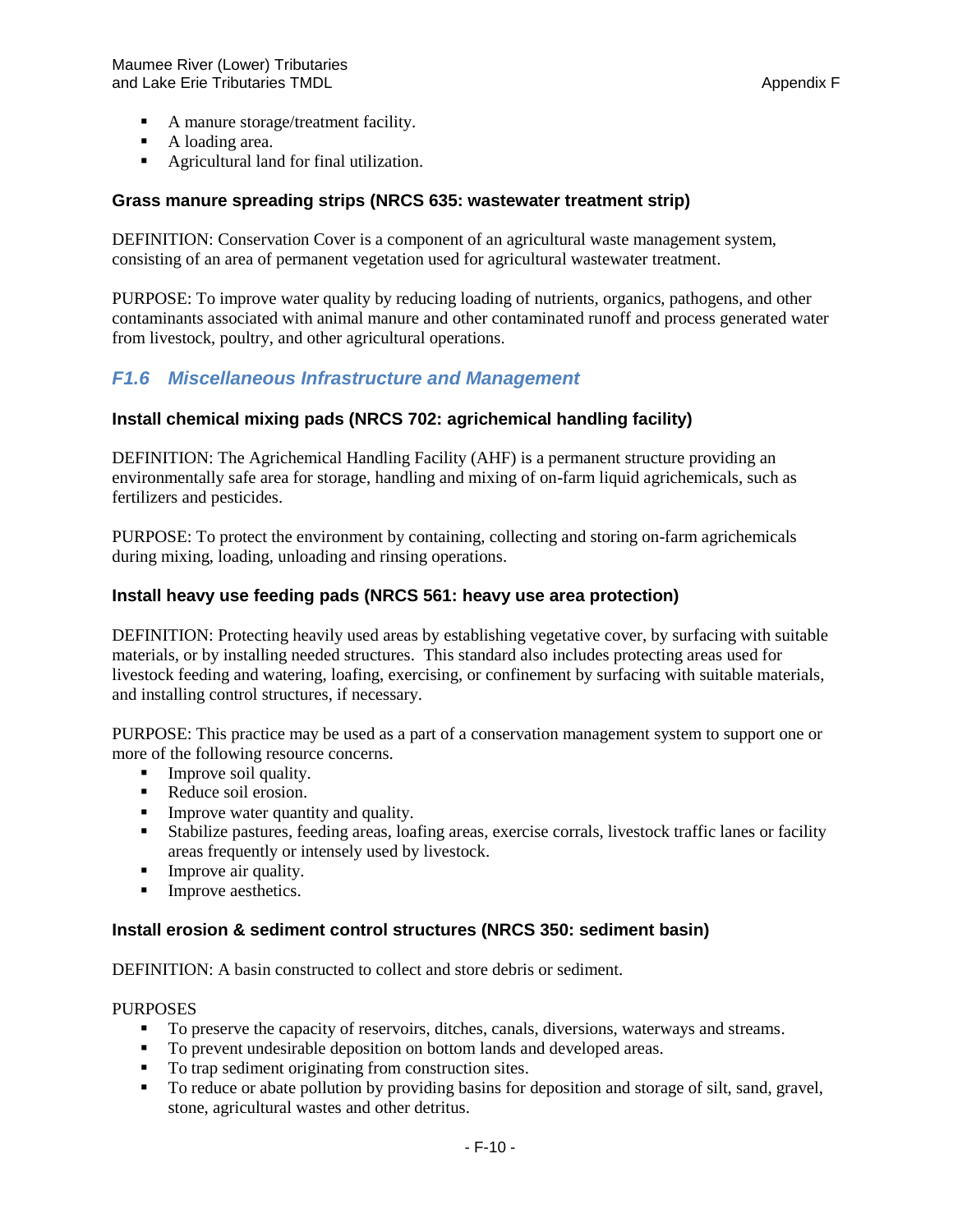## **Install roof water management practices (NRCS 558)**

DEFINITION: Structures that collect, control, and transport precipitation from roofs.

PURPOSES: This practice may be applied as a part of a resource management system to support one or more of the following purposes:

- Improve water quality.
- Reduce soil erosion.
- **Increase infiltration.**
- Protect structures.
- **Increase water quantity.**

### **Install milkhouse waste treatment practices (NRCS 591: amendments for treatment of agricultural waste)**

DEFINITION: Treatment of manure, process wastewater, storm water runoff from lots or other high intensity areas, and other wastes, with chemical or biological additives.

PURPOSES: To alter the physical and/or chemical characteristics of the waste stream to facilitate the implementation of a waste management system to:

- Improve or protect air quality.
- Improve or protect water quality.
- Improve or protect animal health.
- Alter the consistency of the waste stream to facilitate implementation of a waste management system.

## **Develop whole farm management plans (NRCS-NEDC-000019: Conservation Planning)**

DEFINITION: Apply the current NRCS conservation planning policy, the procedures and guidelines in the National Planning Procedures Handbook, the supporting technology and tools to carry out the planning process, and the locally-led concept for managing farmland.

PURPOSE: Assist clients in developing complete, comprehensive, conservation plans considering all of the resources (soil, water, air, plants, and animals) and the human concerns (economic and social) so as to make decisions that result in conservation plans that protect, conserve, and enhance the resources.

# <span id="page-10-0"></span>*F1.7 BMP Effectiveness*

nutrient application.

| Table E-T. Potential effectiveness of various best management practices applicable |                                                                                                                                                                                                    |                               |                                      |                                                                    |                                    |  |  |
|------------------------------------------------------------------------------------|----------------------------------------------------------------------------------------------------------------------------------------------------------------------------------------------------|-------------------------------|--------------------------------------|--------------------------------------------------------------------|------------------------------------|--|--|
|                                                                                    | <b>Description and Removal</b><br><b>Mechanism</b>                                                                                                                                                 | <b>Estimated Removal Rate</b> |                                      |                                                                    |                                    |  |  |
| <b>BMP</b>                                                                         |                                                                                                                                                                                                    | Sediment/<br><b>TSS</b>       | ΤN                                   | ТP                                                                 | <b>Coliform</b><br><b>Bacteria</b> |  |  |
| <b>Nutrient</b><br>management<br>plan                                              | Site specific guidance on<br>appropriate fertilization rates,<br>methods of application, and<br>timing. Appropriate application<br>rates for optimized crop yield<br>reduce loading from excessive | Minimal                       | Minimal based<br>on SWAT<br>modeling | Approximately<br>20 percent<br>based on<br><b>SWAT</b><br>modeling | Minimal                            |  |  |

### **Table E-1. Potential effectiveness of various best management practices applicable**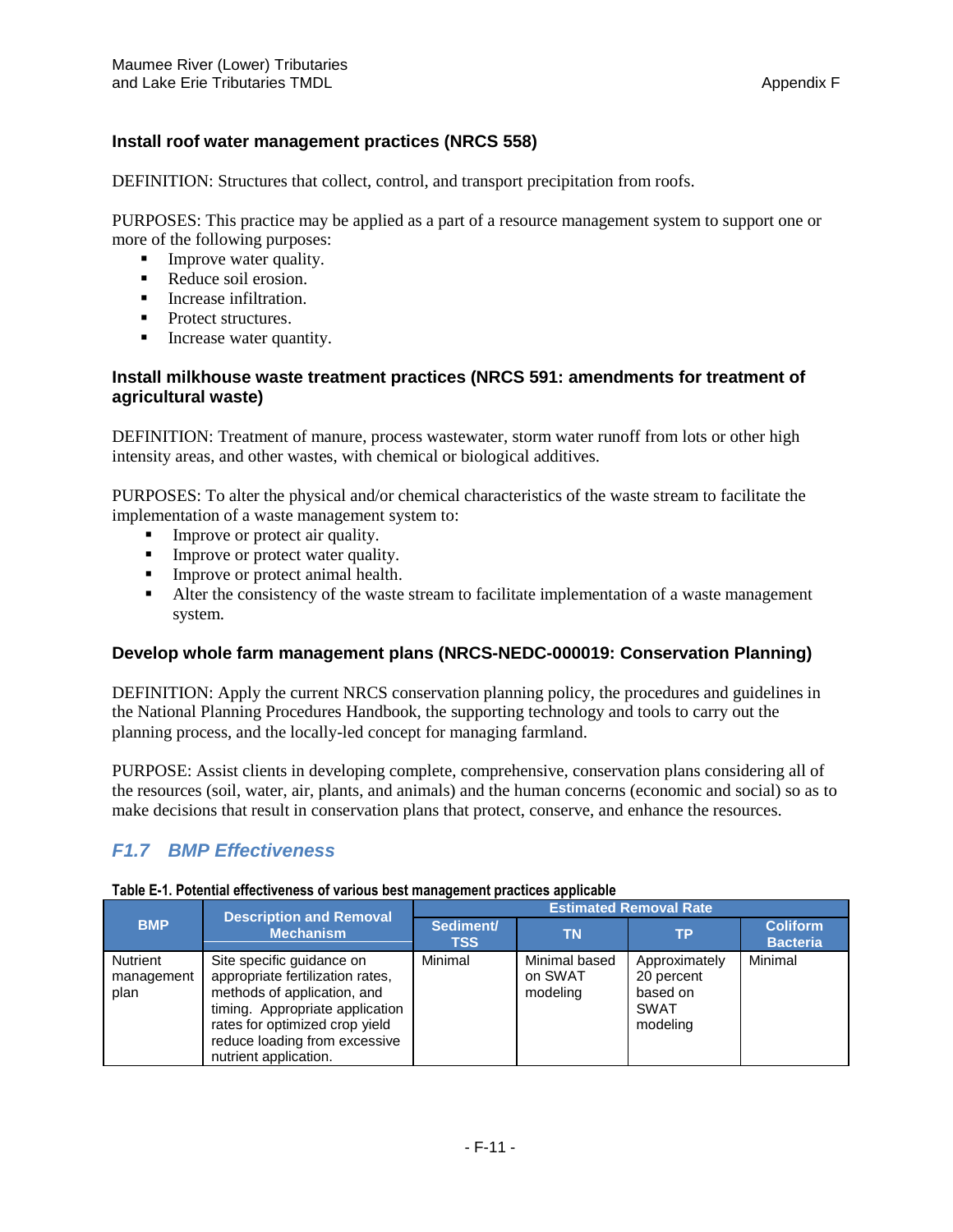|                                                               | <b>Description and Removal</b><br><b>Mechanism</b>                                                                                                                                                                                                                                                                                  | <b>Estimated Removal Rate</b>                                                                                                                  |                                                                                    |                                                                                    |                                                                                                                                |
|---------------------------------------------------------------|-------------------------------------------------------------------------------------------------------------------------------------------------------------------------------------------------------------------------------------------------------------------------------------------------------------------------------------|------------------------------------------------------------------------------------------------------------------------------------------------|------------------------------------------------------------------------------------|------------------------------------------------------------------------------------|--------------------------------------------------------------------------------------------------------------------------------|
| <b>BMP</b>                                                    |                                                                                                                                                                                                                                                                                                                                     | Sediment/<br><b>TSS</b>                                                                                                                        | <b>TN</b>                                                                          | <b>TP</b>                                                                          | <b>Coliform</b><br><b>Bacteria</b>                                                                                             |
| Conservation<br>tillage                                       | Reduced tillage practice with a<br>minimum of 30 percent cover<br>of crop residuals. Reduces<br>erosion rates and phosphorus<br>losses. Increases soil quality<br>by providing organic material<br>and nutrient supplementation.                                                                                                    | 75 to 88<br>percent<br>reduction in<br>Soil loss rates<br>1; 2, respectively                                                                   | Minimal based<br>on SWAT<br>modeling                                               | 30 to 40<br>percent based<br>on SWAT<br>modeling                                   | Minimal                                                                                                                        |
| Manure<br>composting                                          | Composting is the biological<br>decomposition and<br>stabilization of organic<br>material. The process<br>produces heat that, in turn,<br>produces a final product that is<br>stable, free of pathogens and<br>viable plant seeds, and can be<br>beneficially applied to the land.                                                  | Application of<br>composted<br>manure<br>improves soil<br>infiltration<br>and reduces<br>sediment loss<br>by 68 percent                        | 30 to 75<br>percent due to<br>volatization<br>that occurs<br>during storage        | Minimal                                                                            | Reductions of<br>up to 99% in<br>fecal coliform<br>concentrations<br>have resulted<br>from<br>composted<br>manure <sup>4</sup> |
| Providing<br>alternative<br>sources of<br>water for<br>cattle | Providing water sources for<br>cattle away from streams.<br>Reduces streambank<br>trampling and deposition of<br>fecal matter in the stream.                                                                                                                                                                                        | 90 percent<br>reduction in<br>direct<br>deposition of<br>fecal matter <sup>1</sup>                                                             | 90 percent<br>reduction in<br>direct<br>deposition of<br>fecal matter <sup>1</sup> | 90 percent<br>reduction in<br>direct<br>deposition of<br>fecal matter <sup>1</sup> | 90 percent<br>reduction in<br>direct<br>deposition of<br>fecal matter <sup>1</sup>                                             |
| Cattle<br>exclusion<br>from streams                           | Placement of fencing between<br>the cattle grazing area and<br>stream channel. Reduces<br>streambank trampling and<br>deposition of fecal matter in<br>the stream.                                                                                                                                                                  | Theoretically,<br>100 percent<br>reduction in<br>direct<br>deposition of<br>fecal matter                                                       | 15 percent<br>reduction in<br>nitrogen<br>loading $1$                              | 15 percent<br>reduction in<br>phosphorus<br>loading $1$                            | Theoretically,<br>100 percent<br>reduction in<br>direct<br>deposition of<br>fecal matter                                       |
| Grazing land<br>protection                                    | Use of cover crop or rotational<br>grazing patterns to maximize<br>ground cover and reduce soil<br>compaction.                                                                                                                                                                                                                      | 88 percent<br>reduction in<br>sediment<br>loading<br>assuming<br>increased<br>ground cover<br>from 60<br>percent to 95<br>percent <sup>5</sup> | 60 percent<br>reduction in<br>nitrogen<br>loading $1$                              | 49 to 60<br>percent<br>reduction in<br>phosphorus<br>loading $1$                   | 29 to 46<br>percent<br>reduction in<br>fecal coliform<br>loading $1$                                                           |
| Precision<br>feeding                                          | Feeding strategies designed to<br>reduce nitrogen (N) and<br>phosphorus (P) losses include<br>more precise diet formulation,<br>enhancing the digestibility of<br>feed ingredients, genetic<br>enhancement of cereal grains<br>and other ingredients resulting<br>in increased feed digestibility,<br>and improved quality control. | Minimal                                                                                                                                        | 20 to 30<br>percent<br>reduction in<br>nitrogen<br>loading <sup>6</sup>            | 20 to 30<br>percent<br>reduction in<br>phosphorus<br>loading <sup>6</sup>          | Not Available                                                                                                                  |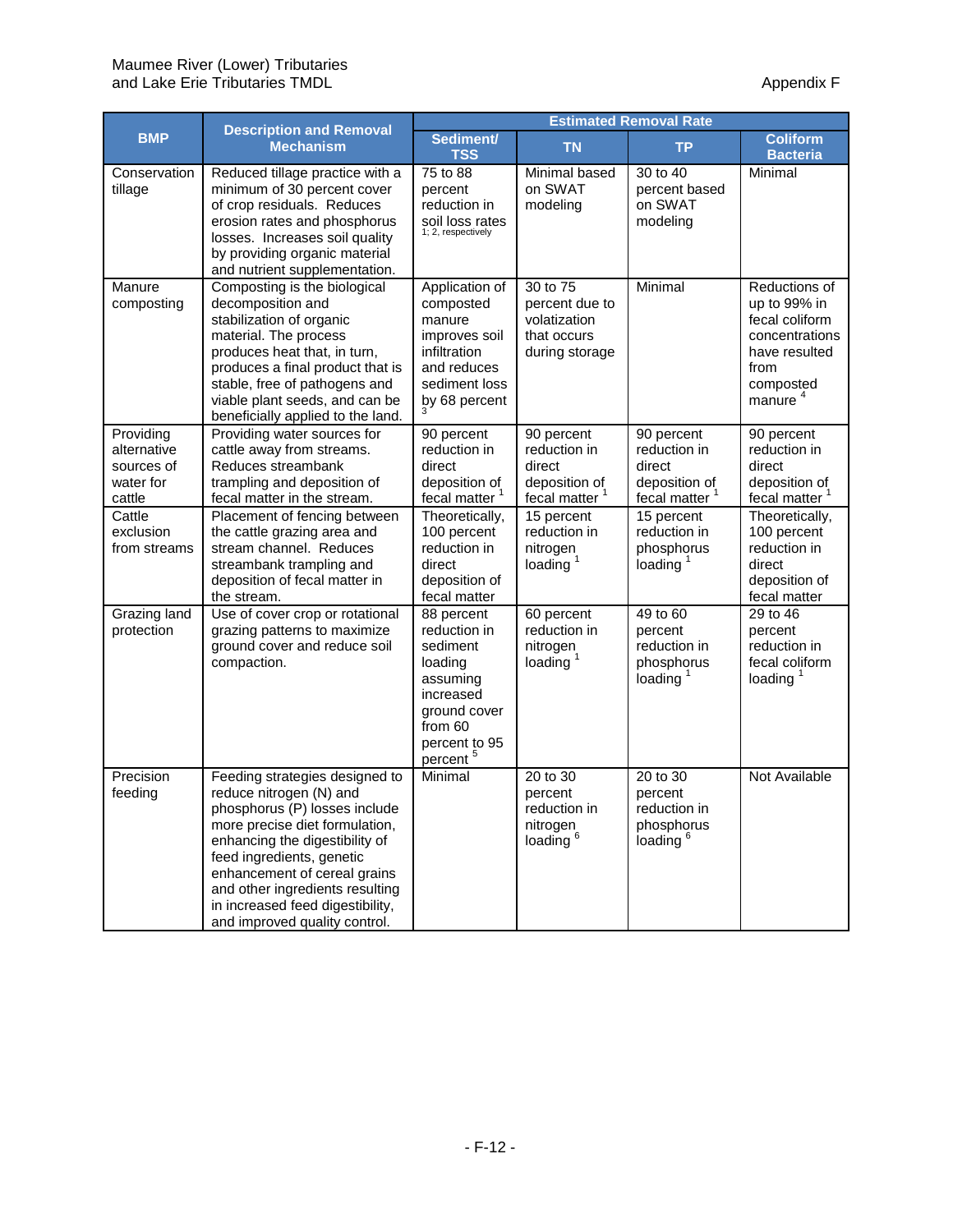|                                              | <b>Description and Removal</b><br><b>Mechanism</b>                                                                                                                                                                                                                                                                                                                                                                                                                                               | <b>Estimated Removal Rate</b>                                                                                     |                                                                                                               |                                                                                                             |                                                                                             |
|----------------------------------------------|--------------------------------------------------------------------------------------------------------------------------------------------------------------------------------------------------------------------------------------------------------------------------------------------------------------------------------------------------------------------------------------------------------------------------------------------------------------------------------------------------|-------------------------------------------------------------------------------------------------------------------|---------------------------------------------------------------------------------------------------------------|-------------------------------------------------------------------------------------------------------------|---------------------------------------------------------------------------------------------|
| <b>BMP</b>                                   |                                                                                                                                                                                                                                                                                                                                                                                                                                                                                                  | Sediment/<br><b>TSS</b>                                                                                           | <b>TN</b>                                                                                                     | <b>TP</b>                                                                                                   | <b>Coliform</b><br><b>Bacteria</b>                                                          |
| Controlled<br>drainage                       | This practice involves placing<br>simple water control structures<br>at various locations in the tiling<br>system to raise the water<br>elevation. Decreases in nitrate<br>losses have been attributed<br>primarily to reductions in the<br>volume of water drained and,<br>to a somewhat lesser extent,<br>by increased denitrification in<br>the soil. If managed properly,<br>controlled drainage has the<br>potential to improve crop yields<br>by making more water<br>available to plants. | Minimal                                                                                                           | 40 to 50<br>percent<br>reduction in<br>nitrogen<br>loading<br>compared to<br>conventionally<br>drained fields | Minimal                                                                                                     | Minimal                                                                                     |
| Cover crop                                   | Use of ground cover plants on<br>fallow fields. Reduces erosion,<br>provides organic materials and<br>nutrients to soil matrix,<br>reduces nutrient losses,<br>suppresses weeds, and<br>controls insects.                                                                                                                                                                                                                                                                                        | 88 percent<br>reduction in<br>soil erosion $3$                                                                    | 30 percent<br>reduction in<br>nitrogen<br>loading rates <sup>5</sup>                                          | 70 to 85<br>percent<br>removal of total<br>phosphorus <sup>3</sup>                                          | Variable                                                                                    |
| Filter strips                                | Placement of vegetated strips<br>in the path of field drainage to<br>treat sediment and nutrients.                                                                                                                                                                                                                                                                                                                                                                                               | 60 to 65<br>percent<br>reduction in<br>sediment <sup>1</sup>                                                      | 70 percent<br>reduction in<br>total nitrogen <sup>1</sup>                                                     | $~5$ percent<br>removal of total<br>phosphorus <sup>7;8</sup>                                               | 55 percent<br>reduction in<br>fecal coliform                                                |
| Grass<br>swales                              | A runoff conveyance that<br>provides storage for<br>approximately 24 hours.<br>Removes pollutants by<br>sedimentation and plant<br>uptake. Reduces peak flow<br>velocities and subsequent<br>erosion.                                                                                                                                                                                                                                                                                            | 93 percent<br>reduction of<br>TSS $7$                                                                             | 92 percent<br>removal of<br>total nitrogen <sup>7</sup>                                                       | 83 percent<br>removal of total<br>phosphorus <sup>7</sup>                                                   | Minimal                                                                                     |
| Conservation<br>Easements                    | Conversion of highly erodible<br>land or land near nutrient<br>sensitive waterbodies to grass<br>or forest cover. Reduces<br>loading rates to natural<br>conditions.                                                                                                                                                                                                                                                                                                                             | 98 percent<br>reduction in<br>sediment<br>loading rates                                                           | 92 percent<br>reduction in<br>nitrogen<br>loading rates <sup>5</sup>                                          | 90 percent<br>reduction in<br>phosphorus<br>loading rates <sup>5</sup>                                      | Variable<br>impacts<br>depending on<br>presence of<br>cattle and<br>wildlife in the<br>area |
| Restoration<br>of Riparian<br><b>Buffers</b> | Conversion of land adjacent to<br>stream channels to vegetated<br>buffer zones. Removes<br>pollutants by sedimentation<br>and plant uptake. Provides<br>stream bank stability, stream<br>shading, and aesthetic<br>enhancement.                                                                                                                                                                                                                                                                  | 97 percent<br>removal of<br>sediment<br>from treated<br>area,<br>assuming a<br>90 ft buffer<br>width <sup>9</sup> | 80 percent<br>removal of<br>total nitrogen<br>from treated<br>area,<br>assuming a 90<br>ft buffer width 9     | 78 percent<br>removal of total<br>phosphorus<br>from treated<br>area, assuming<br>a 90 ft buffer<br>width 9 | Variable<br>impacts<br>depending on<br>presence of<br>cattle and<br>wildlife in the<br>area |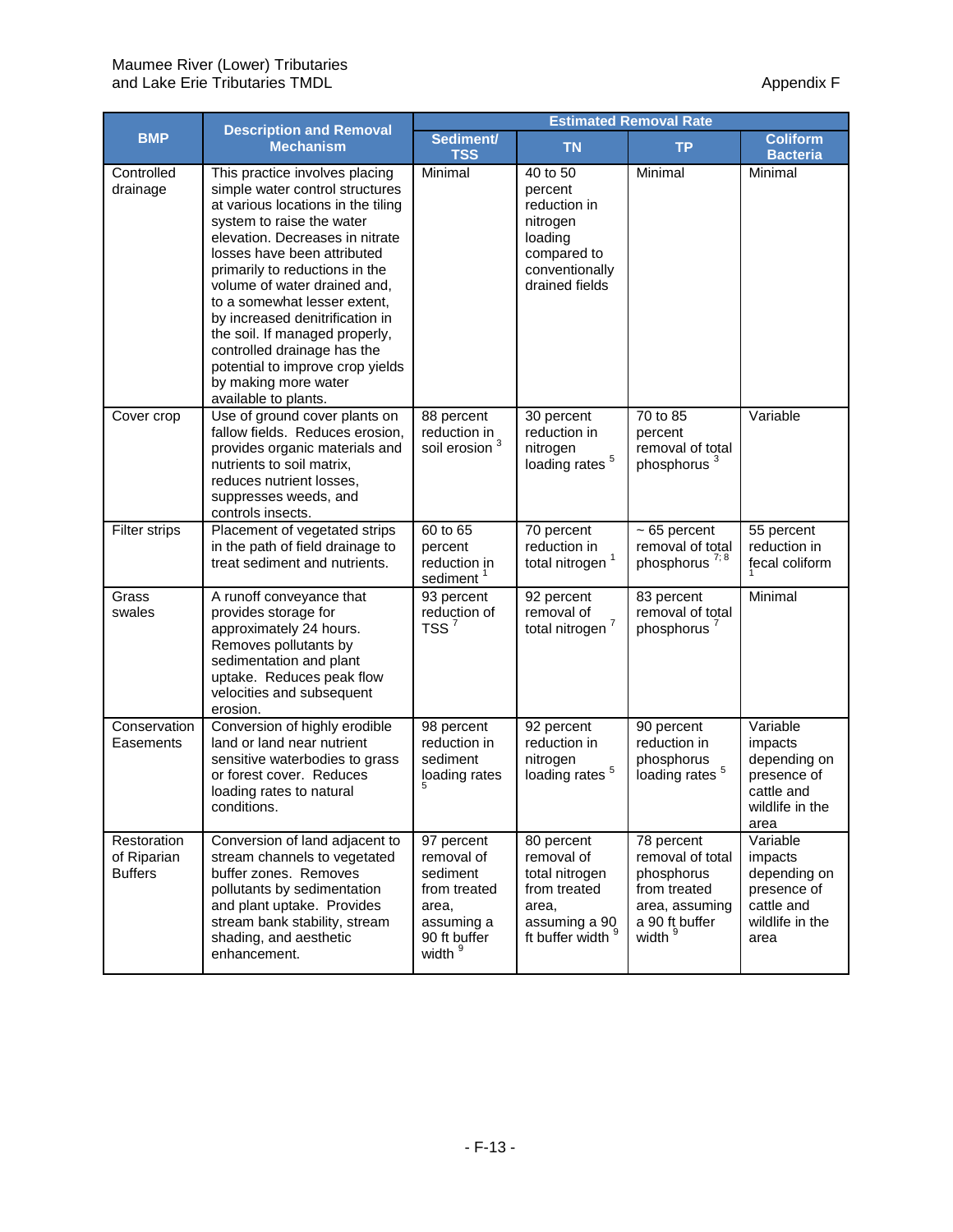|                                                               | <b>Description and Removal</b><br><b>Mechanism</b>                                                                                                                                                                                                                                                                      | <b>Estimated Removal Rate</b>                                                                                   |                                                                                                              |                                                                                                              |                                                                                                                 |  |
|---------------------------------------------------------------|-------------------------------------------------------------------------------------------------------------------------------------------------------------------------------------------------------------------------------------------------------------------------------------------------------------------------|-----------------------------------------------------------------------------------------------------------------|--------------------------------------------------------------------------------------------------------------|--------------------------------------------------------------------------------------------------------------|-----------------------------------------------------------------------------------------------------------------|--|
| <b>BMP</b>                                                    |                                                                                                                                                                                                                                                                                                                         | Sediment/<br><b>TSS</b>                                                                                         | <b>TN</b>                                                                                                    | ТP                                                                                                           | <b>Coliform</b><br><b>Bacteria</b>                                                                              |  |
| Proper use<br>of onsite<br>wastewater<br>disposal<br>systems. | Includes periodic maintenance<br>(e.g., pumping every 3 to 5<br>years) and inspection of all<br>onsite wastewater disposal<br>systems in the watershed.<br>Requires immediate repairs (or<br>replacement) of malfunctioning<br>systems as well as<br>disconnection of direct<br>discharges to tile drainage<br>systems. | Variable<br>depending on<br>the degree<br>and type of<br>failure as well<br>as type of<br>onsite system<br>used | Variable<br>depending on<br>the degree and<br>type of failure<br>as well as type<br>of onsite<br>system used | Variable<br>depending on<br>the degree and<br>type of failure<br>as well as type<br>of onsite<br>system used | Variable<br>depending on<br>the degree<br>and type of<br>failure as well<br>as type of<br>onsite system<br>used |  |

1.U.S. EPA. 2003. National Management Measures to Control Nonpoint Source Pollution from Agriculture. EPA 841-B-03-004, July 2003.

2.USDA. 2004. Illinois Conservation Reserve Enhancement Program, Final, Programmatic Environmental Assessment June 3, 2004. Prepared by the U.S. Department of Agriculture, Farm Service Agency in partnership with the USDA Natural Resources Conservation Service, Illinois Department of Natural Resources, Illinois Department of Agriculture, Illinois Environmental Protection Agency, County Soil and Water Conservation Districts and Association of Illinois Soil and Water Conservation Districts.

3.HRWCI. 2005. Agricultural Phosphorus Management and Water Quality in the Midwest. Heartland Regional Water Coordination Initiative. Iowa State University, Kansas State University, the University of Missouri, the University of Nebraska–Lincoln and the USDA Cooperative State Research, Education and Extension Service.

4.Larney, F. J., L.J. Yanke, J.J. Miller, and T.A. McAllister. 2003. Fate of Coliform Bacteria in Composted Beef Cattle Feedlot Manure. Journal of Environmental Quality. 32:1508-1515 (2003).

5.Haith, D.A., R. Mandel, and R.S. Wu. 1992. GWLF, Generalized Watershed Loading Functions, Version 2.0, User's Manual. Dept. of Agricultural & Biological Engineering, Cornell University, Ithaca, NY.

6.USEPA. 2002. Development Document for the Final Revisions to the National Pollutant Discharge Elimination System Regulation and the Effluent Guidelines for Concentrated Animal Feeding Operations. EPA-821-R-03-001. December 2002.

- 7.Winer, R. 2000. National Pollutant Removal Performance Database for Stormwater Treatment Practices, 2nd Edition. Center for Watershed Protection. Ellicott City, MD.
- 8.Kalita, Prasanta. 2000. Vegetative Filter Strips to Reduce Pathogens and Nutrients in Runoff from Livestock Feedlots. Department of Crop Sciences College of Agriculture, Consumer and Environmental Sciences, University of Illinois Extension.

9.NCSU. 2002. Riparian Buffers and Controlled Drainage to Reduce Agricultural Nonpoint Source Pollution. Departments of Soil Science and Biological and Agricultural Engineering, North Carolina Agricultural Research Service, North Carolina State University Raleigh, North Carolina. Technical Bulletin 318, September 2002.

# <span id="page-13-0"></span>**F2 Acid Mine Drainage Abatement**

Active treatment technologies (such as limestone dosing and limestone dumping) address pH problems; however, they traditionally do not address metal precipitants. In addition, active treatments usually require routine operation and maintenance at minimum to restock the neutralizing agent. Passive treatment techniques, on the other hand, are designed to be more self-sufficient and are typically designed for a 20-30 year project life. Examples include anaerobic wetlands and open limestone channels. Unlike active treatments, passive treatments require minimal operation and maintenance and are designed to eliminate precipitating metals in addition to raising pH. General descriptions of remediation technologies are described below.

- Limestone Dosing (Active): A process where limestone is introduced into a stream in regular increments. The limestone particles may be in a large hopper or from a plant-type operation. The doser can be electric or water-driven. Maintenance, weather, regular access, vandalism, and the lack of variability in dosing are concerns. While dosing can be effective treatment for low pH, dosing does not address metal precipitants.
- Limestone Dumping (Active): Similar to limestone dosing where limestone fines are added directly into a stream. Unlike dosing where the limestone is released incrementally, limestone dumping is when an entire truck's worth of limestone is literally dumped into the stream. Additional limestone is dumped after the previous dump has dissolved.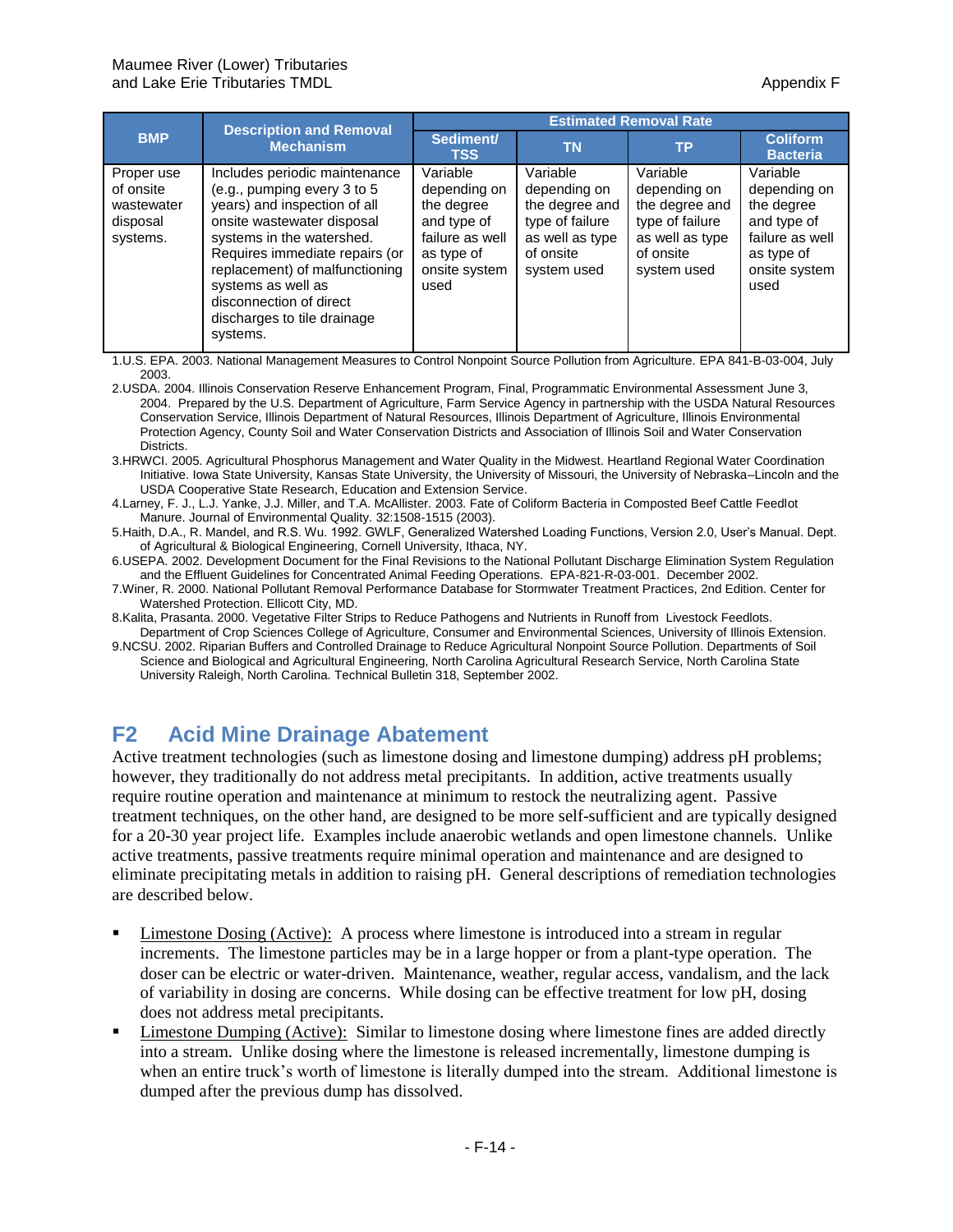- Anoxic Limestone Drain (ALD) (Passive): An ALD is an adequately-sized buried channel containing limestone that is designed to limit oxygen contact with the mine discharge. An ALD requires relatively low metal concentration and low dissolved oxygen. Typically, an ALD is used in conjunction with aeration and a wetland system of settling ponds to allow for metal precipitation reactions. If the acidity or dissolved oxygen is very high, pretreatment may be provided by a compost wetland to reduce one or both of these parameters.
- Compost or Anaerobic Wetland (Passive): The wetlands are usually 1 to 6 acres in size. Some limestone can be added to the organics. A compost wetland generates alkalinity through a combination of bacterial activity and limestone dissolution. In some cases, an aerobic settling pond may be needed for metal precipitation reactions before the compost wetland.
- Aerobic Wetland (Passive): The wetlands are usually 1 to 6 acres in size. It typically requires pretreatment such as an ALD to raise the pH above 4. Aerobic wetlands are typically designed to promote precipitation of iron hydroxide and thus often require periodic dredging.
- Open Limestone Channels (OLC) (Passive): An adequately sized open channel containing large limestone that carries and treats the mine discharge. Sizing takes into account expected armoring (from metal precipitation). The OLC must be on a fairly steep slope (greater than 10 percent) to ensure sufficient amount of oxygen necessary to precipitate metals and to transport the metal precipitates down the channel. An OLC is suited for AMD with high dissolved oxygen and metal concentrations and low pH.
- Successive Alkalinity Producing Systems (APS or SAPS) (Passive) combine the use of an ALD and an anaerobic wetland. Oxygen concentrations are often a design limitation for ALDs. They are generally ineffective where dissolved oxygen (DO) concentrations are greater than 1 or 2 mg/l. In situations where the DO concentrations are above 1 or 2 mg/l, the water can be introduced into a pond. In APS and SAPS, a drainage system is installed in the bottom of the pond. The drainage pipes are overlain by limestone that is then overlain by organic material. Four to eight feet of water are ponded on top of the organic layer. The principle is to introduce the semiaerated water into the pond and cause the water to move down through the organic matter to filter out ferric iron or reduce it by microbial iron reduction to ferrous iron. The reduced water then continues downward into the limestone, picking up additional alkalinity by limestone dissolution. The water then discharges through the drainage system in the bottom of the pond, having a pH of 6.0 and a much higher level of alkalinity in the water. The treated water is then aerated and the metals precipitate in a sedimentation pond, aerobic wetland, or anaerobic wetland.
- Limestone Ponds (LSPs) (Passive): LSPs are a new passive treatment idea in which a pond is constructed at the upwelling of an AMD seep or underground water discharge point. Limestone is placed in the bottom of the pond and the water flows upward through the limestone.
- Limestone Leach Bed (LLB) (Passive): The purpose of these leach beds is to provide alkalinity to fresh water streams upstream of any AMD sources.
- Slag Leach Beds (SLB) (Passive): Steel-making slags are often locally available in large quantities at low cost. When fresh, they have neutralization potentials ranging from 45 to 90 percent. Studies indicate that columns of steel slag maintain constant hydraulic conductivity over time and produce highly alkaline leachate ( $>1,000$  mg/l as CaCO<sub>3</sub>). Steel slag can be used as an alkaline amendment as well as a medium for alkaline recharge trenches. Slags are produced by a number of processes so care is needed to ensure that candidate slags are not prone to leaching metal ions such as Cr, Mn, Ni, or Pb.
- Diversion (Passive): Diverting surface water upstream of AMD sites to decrease the amount of water entering the mined area is highly recommended in acid-producing areas. Channeling surface waters or mine waters to control volume, direction, and contact time can be used to minimize the effects of AMD on receiving streams. The diversion of water from mining areas and from acid-producing materials is an abatement technique used in both surface and underground mines. Surface diversion of runoff involves the construction of drainage ditches to move surface water quickly off the site before infiltration occurs, or to limit its movement into the backfill. The diversion is accomplished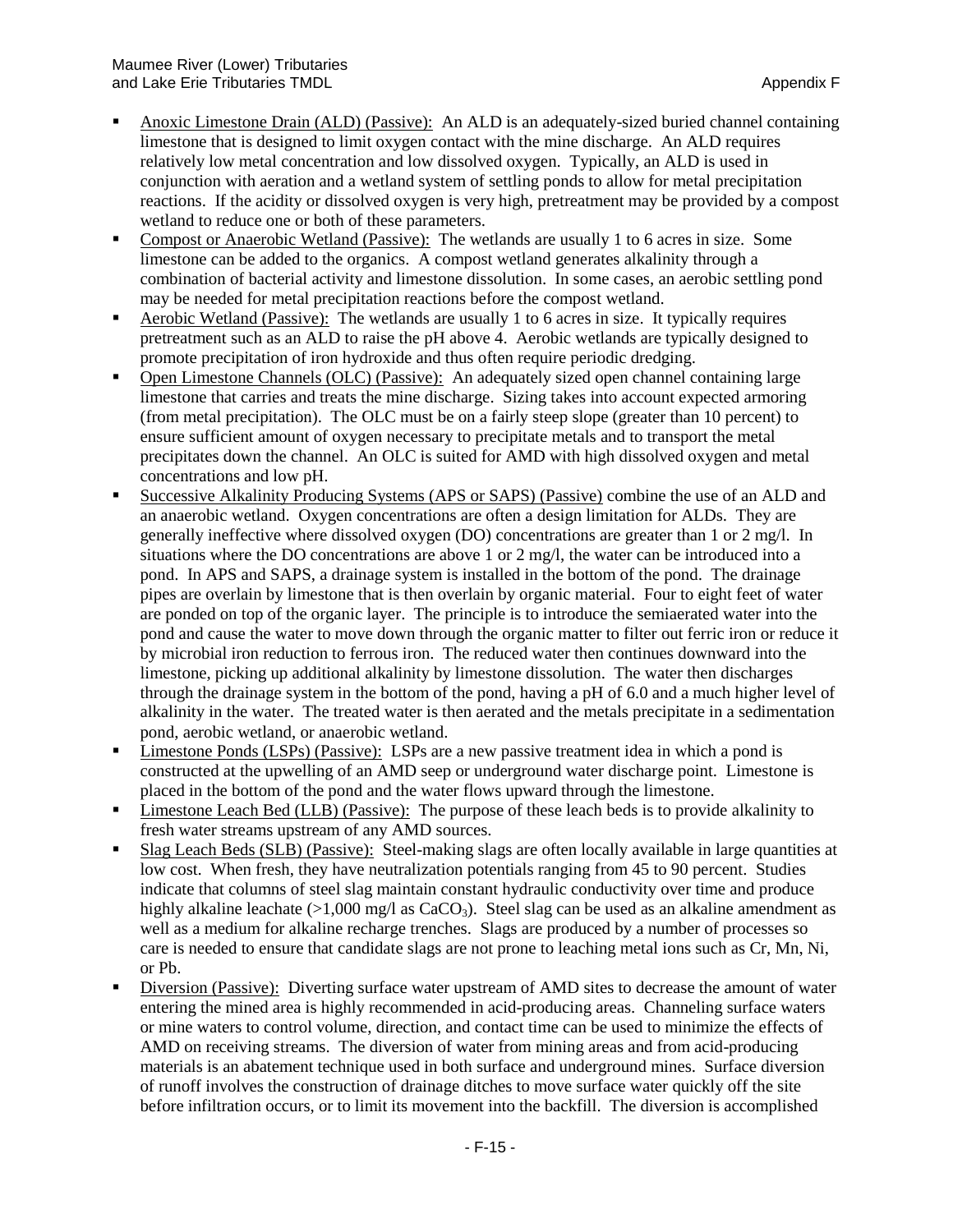either by ditching on the uphill side of surface mines or by providing impervious channels for existing surface streams to convey water across the disturbed area.

Alternatively, pyritic material can be placed where it will be rapidly and permanently inundated, thereby preventing or minimizing oxidation of acid-forming materials. Inundation is recommended only where a water table may be reestablished to cover acid-producing materials (such as below drainage deep mines) and has not been recommended for surface mined lands or above drainage deep mines in the mountainous Appalachian United States region. Complete inundation has been used successfully in other areas where acid-producing materials are submerged in lakes or other permanent impoundments. Other methods of water management involve alkaline loading of water upgradient of mined areas to buffer the effects of subsequent acid water, and alkaline loading of the backfill with structured alkaline recharge systems.

- Inundation (Saturation) (Passive): The physical restriction of waters by constructing impoundments within an isolated area of a surface mine has been used to minimize or eliminate AMD. Inundation of acid-producing materials may be a less expensive reclamation technique in some areas than traditional reclamation by backfilling and planting, although the latter are typically required by law. Improvements in the quality of impounded waters flowing from acid areas have not always been the result. While pH has not always shown marked improvement, there has been some reduction in total acid and iron. Even in the less satisfactory cases, the drainage has had a less deleterious effect on downstream water quality than that from unreclaimed areas. The creation of an impoundment in the final cut of a surface mine not only lowers the cost of reclamation, but also has several other advantages. It forms recreation areas, aids in recharging the water table in the local area, and can eliminate or greatly reduce the amount of pollution from AMD and silt. By carefully designing the impoundment size and depth so the body of water formed will cover all acid-producing and carbonaceous materials, and also completely flood any intercepted deep mine workings or auger mining holes, the pyrite oxidation process will be stopped and thus the formation of acid will cease. Field studies have confirmed this action, and have also shown that the resulting impoundment quickly flushes the oxidized acid salts from the contacted area and produces a body of water of near neutral to alkaline quality.
- Underground Mine Sealing (Passive): Deep mine sealing is defined as closure of mine entries, drifts, slopes, shafts, boreholes, barriers, outcrops, subsidence holes, fractures, and other openings into underground mine complexes. Deep mine seals are constructed to achieve one or more functional design goals including (1) eliminate potential access to the abandoned mine works following closure; (2) minimize AMD production by limiting infiltration of air and water into the deep mine; (3) minimize AMD production by maximizing inundation of the mine works; (4) minimize AMD exfiltration through periphery barriers to surface water systems; and (5) develop staged internal mine pools to regulate maximum hydraulic head and pressure.
- **Low Head Dams (Passive):** The purpose of these low head dams is to aerate the stream and ensure that most, if not all, of the iron in the stream is in the ferric oxidation state. The limestone, or any other non-acid producing rock, used to build these dams should have a diameter no less than 20% of the total stream width.
- Stream Subsidence Closures (Passive): The goal of stream subsidence closure is to restore positive drainage to the stream and reduce AMD generation by preventing contact between stream water and pyritic minerals. Restoring positive drainage to the affected streams will improve the long-term performance of the other AMD treatment systems and should reduce human and animal hazards.

# <span id="page-15-0"></span>**F3 Voluntary Storm Water Best Management Practices**

The Ohio Department of Natural Resources (ODNR) developed a manual to describe in detail storm water practices that result in improved water quality: the *Rainwater and Land Development Manual* (2006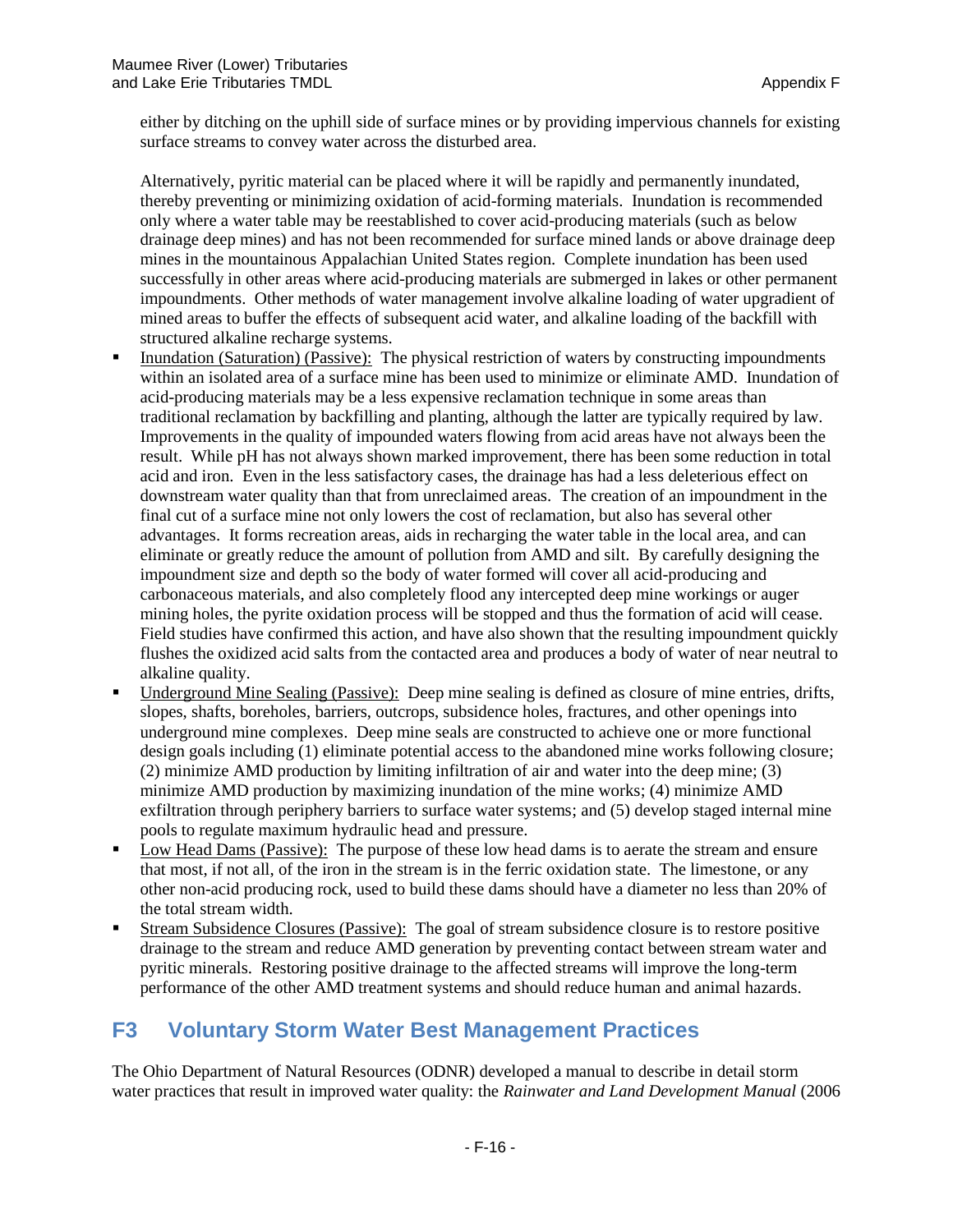Edition). In many cases, practices listed below or examples of practices under some categories can be explored in more detail in the ODNR Rainwater Manual [\(http://www.dnr.state.oh.us/tabid/9186/default.aspx#Manual\)](http://www.dnr.state.oh.us/tabid/9186/default.aspx#Manual).

# <span id="page-16-0"></span>*F3.1 Planning*

### **Local comprehensive land use plan**

Comprehensive land use planning is specialized planning that deals with how land is used in the planning area. A comprehensive land use plan addresses housing, utilities, transportation, economic growth and agricultural, natural, and cultural resources. It sets goals for development and preservation, helping to promote balanced growth. There are multiple reasons to utilize comprehensive land use planning locally:

- It provides legal justification for zoning laws.
- It helps a community define itself.
- In the face of growth, it can help a community maintain the character or quality of life desired by residents.
- In the face of population decline, it can help a community inventory its assets and serve as a springboard for economic development strategy.
- It gives a community the power to chart its own future.
- It can help leverage federal grant dollars.
- It provides a critical link between land use and water quality.

### **Local ordinances/resolutions**

A local ordinance is a law enacted by the legislative body of a village or a municipality, and usually found in a municipal code. These laws are enforced locally in addition to state law and federal law. In counties and townships, the equivalent is a resolution. A resolution is a written motion adopted by a deliberative body. The substance of the resolution can be anything that can normally be proposed as a motion. Both ordinances and resolutions can be used locally to plan for future development in ways that will help protect water resources. Possible ordinances/resolutions include: an illicit discharge ordinance and/or home sewage treatment system rules that prevent non-storm water connections to storm sewer systems and surface waters unless covered by an NPDES permit; a construction site ordinance that ensures the use of sediment and erosion controls during construction; a riparian/wetland setback resolution that requires structures and certain land uses be kept back a certain distance from waterbodies in order maintain their function; or post construction storm water ordinances that require runoff treatment for water quality and encourage low impact development techniques or compact development. For further information on these practices and model ordinances, please see Cleveland State University's Countryside Program [\(http://urban.csuohio.edu/planningcenter/countryside/\)](http://urban.csuohio.edu/planningcenter/countryside/) and the Ohio Lake Erie Commission's Balanced Growth Program [\(http://www.lakeerie.ohio.gov/BalancedGrowth.aspx\)](http://www.lakeerie.ohio.gov/BalancedGrowth.aspx).

# <span id="page-16-1"></span>*F3.2 Construction Practices*

## **Erosion controls**

Erosion controls are practices that prevent the transport of soil by wind or water. Typically they function by providing cover or by slowing the velocity of wind and/or water. Examples may be maintaining riparian areas, phasing earthwork to limit the amount of exposed soil at any given time, applying a temporary cover of mulch, seeding with mulch, installing stone check dams, or installing velocity dissipation devices at storm water outfalls. Information on these and other erosion control practices can be found in ODNR's Rainwater and Land Development Manual.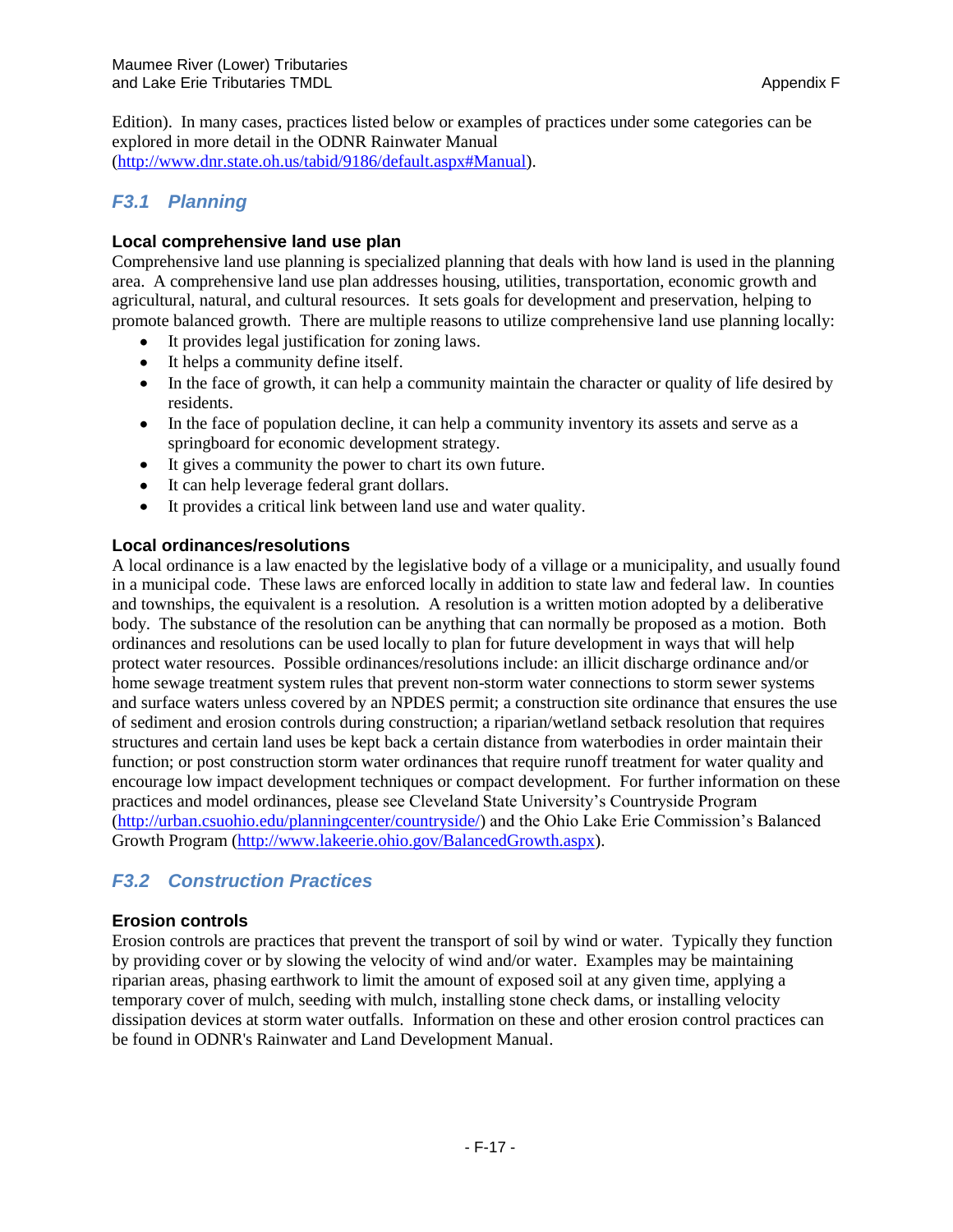## **Sediment controls**

Sediment controls are structural (physically engineered and created) controls that remove sediment once it has become suspended in runoff. Typically the removal mechanism is settling, but it may include chemical treatment and/or filtration. Information on specific practices, such as sediment settling ponds, silt fence, filter socks, and inlet protection, and their design can be found in ODNR's Rainwater and Land Development Manual.

## **Non-sediment controls**

Non-sediment controls prevent or reduce the presence of pollutants other than sediment (e.g., metals, oils, organic/inorganic chemicals) in storm water discharges. They may be structural or non-structural best management practices (BMPs). For construction sites, examples are: secondary containment around fuel tanks and other liquid storage areas, rinse pits to collect and contain concrete rinse water, covered dumpsters, and a strong spill response plan.

# <span id="page-17-0"></span>*F3.3 Post-Construction Storm Water Management Practices*

Post-construction controls are permanent controls that are constructed while a facility is being built. They are installed to perpetually manage pollutants in the runoff that occurs after construction activities cease and the facility assumes its intended land use. They also address impacts to the receiving waters' morphology and hydrology. The goal is to protect the physical, biological, and chemical characteristics of those water resources receiving storm water discharges. This is achieved through the use of treatment and flow/volume management controls.

## **Treatment controls**

Storm water treatment controls are practices that are designed to remove pollutants from runoff. Often this is accomplished through physical and biological processes. Chemical treatment is also possible but may require an NPDES permit for the discharge. Common controls are: bioretention cells/rain gardens, water quality swales, sand filters, infiltration trenches and hydrodynamic separators. Information on the use of these and other BMPs can be found in ODNR's Rainwater and Land Development Manual.

## **Flow/volume management controls**

Flow/volume management controls are BMPs that manage runoff frequency, volume, and energy to protect water resources. Runoff flow/volume may be used as a surrogate parameter for some pollutants of interest. In this approach, pollutant reduction is achieved by decreasing the amount of runoff generated and by providing extended detention to reduce downstream erosive energy. Runoff reduction is achieved by reducing the amount of imperviousness, encouraging infiltration and evapotranspiration. Extended detention is provided for the water quality volume generated during each storm. Examples of runoff reduction controls include disconnecting impervious surfaces, maintaining the natural hydrology, using rain barrels, encouraging infiltration by directing flow to vegetated areas or infiltration trenches, and providing riparian setbacks. Controls that provide extended detention when designed properly include bioretention cells, water quality swales, and retention ponds with extended detention. Information on the use of these and other BMPs can be found in ODNR's Rainwater and Land Development Manual.

# <span id="page-17-1"></span>*F3.4 Post-Development / Storm Water Retrofit*

Post-development/storm water retrofit controls are permanent improvements made at existing sites where storm water management for water quality purposes is absent or poor. They are installed to manage pollutants in the runoff that occurs while a facility continues its intended land use. Often, there are opportunities to improve water quality at existing facilities. They can be as simple as re-establishing vegetation or a riparian area, adding extended detention to an existing storm water basin, or something a little more elaborate such as making curb cuts and placing a bioretention area in a parking lot island or a cul-de-sac.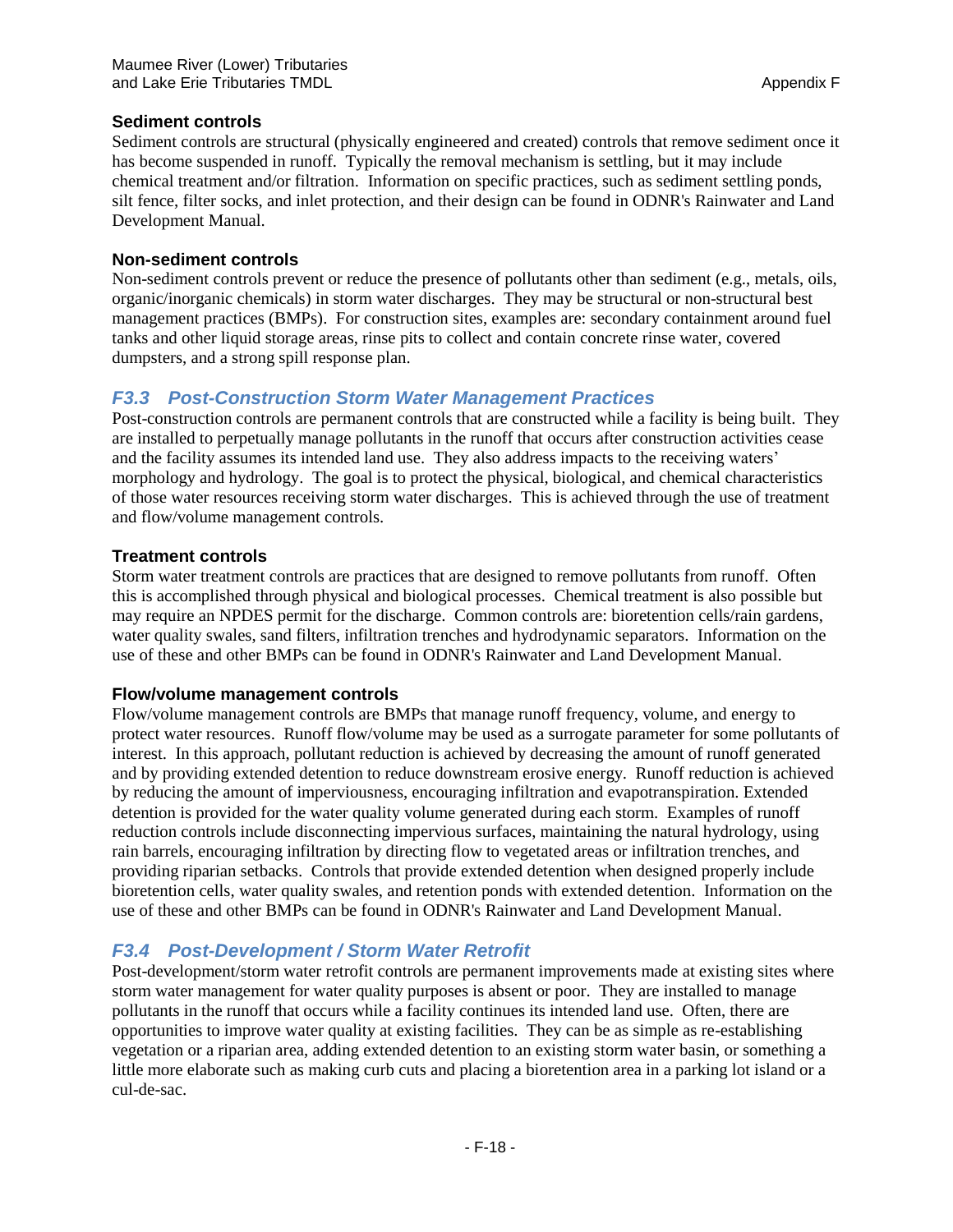# **Erosion controls**

Erosion controls are practices that prevent the transport of soil by wind or water. Typically they function by providing cover or by slowing the velocity of wind and/or water. In the post-development context, examples may be: establishing vegetation on bare areas, installing porous pavement on a dirt parking lot, covering erodible materials, laying stone drive in equipment traffic areas, diverting flow around erodible areas, and using stone aprons or level spreaders at outfalls.

## **Non-sediment controls**

Non-sediment controls prevent or reduce the presence of pollutants other than sediment (e.g., metals, oils, organic/inorganic chemicals) in storm water discharges. They may be structural or non-structural BMPs. Examples include: secondary containment around liquid material storage, covered material/waste storage, dumpster management, a strong spill response plan, a pesticide/fertilizer application plan, good housekeeping and routine maintenance activities.

## **Treatment controls**

Storm water treatment controls are practices that are designed to remove pollutants from runoff. Often this is achieved through physical and biological processes. Chemical treatment is also possible but may require an NPDES permit for the discharge. Common controls are: bioretention cells/rain gardens, water quality swales, retention ponds with extended detention, sand filters, infiltration trenches, and hydrodynamic separators. Many of these practices function to remove sediment as well. Information on the use of these and other BMPs can be found in ODNR's Rainwater and Land Development Manual.

## **Flow/volume management controls**

Flow/volume management controls are BMPs that manage runoff frequency, volume, and energy to protect water resources. Runoff flow/volume may be used as a surrogate parameter for some pollutants of interest. In the flow/volume management approach, pollutant reduction is achieved by decreasing the amount of runoff generated and by providing extended detention to reduce downstream erosive energy. Runoff reduction is accomplished by restoring pervious surfaces, encouraging infiltration and evapotranspiration. Extended detention is provided for the water quality volume generated by each storm. Examples of runoff reduction controls include: disconnecting impervious surfaces, using rain barrels, encouraging infiltration by directing flow to vegetated areas or infiltration trenches, and providing riparian setbacks. Controls that provide extended detention when designed properly include bioretention cells, water quality swales and retention ponds with extended detention. Information on the use of these and other BMPs can be found in ODNR's Rainwater and Land Development Manual.

# <span id="page-18-0"></span>**F4 Regulatory Storm Water Best Management Practices**

# <span id="page-18-1"></span>*F4.1 Planning*

## **Local ordinances/resolutions**

A local ordinance is a law enacted by the legislative body of a village or a municipality, and usually found in a municipal code. These laws are enforced locally in addition to state law and federal law. In counties and townships, the equivalent is a resolution. A resolution is a written motion adopted by a deliberative body. The substance of the resolution can be anything that can normally be proposed as a motion. Both ordinances and resolutions can be used locally to plan for future development in ways that will help protect water resources. Possible ordinances/resolutions include: an illicit discharge ordinance and/or home sewage treatment system rules that prevent non-storm water connections to storm sewer systems and surface waters unless covered by an NPDES permit; a construction site ordinance that ensures the use of sediment and erosion controls during construction; a riparian/wetland setback resolution that requires structures and certain land uses be kept back a certain distance from waterbodies in order maintain their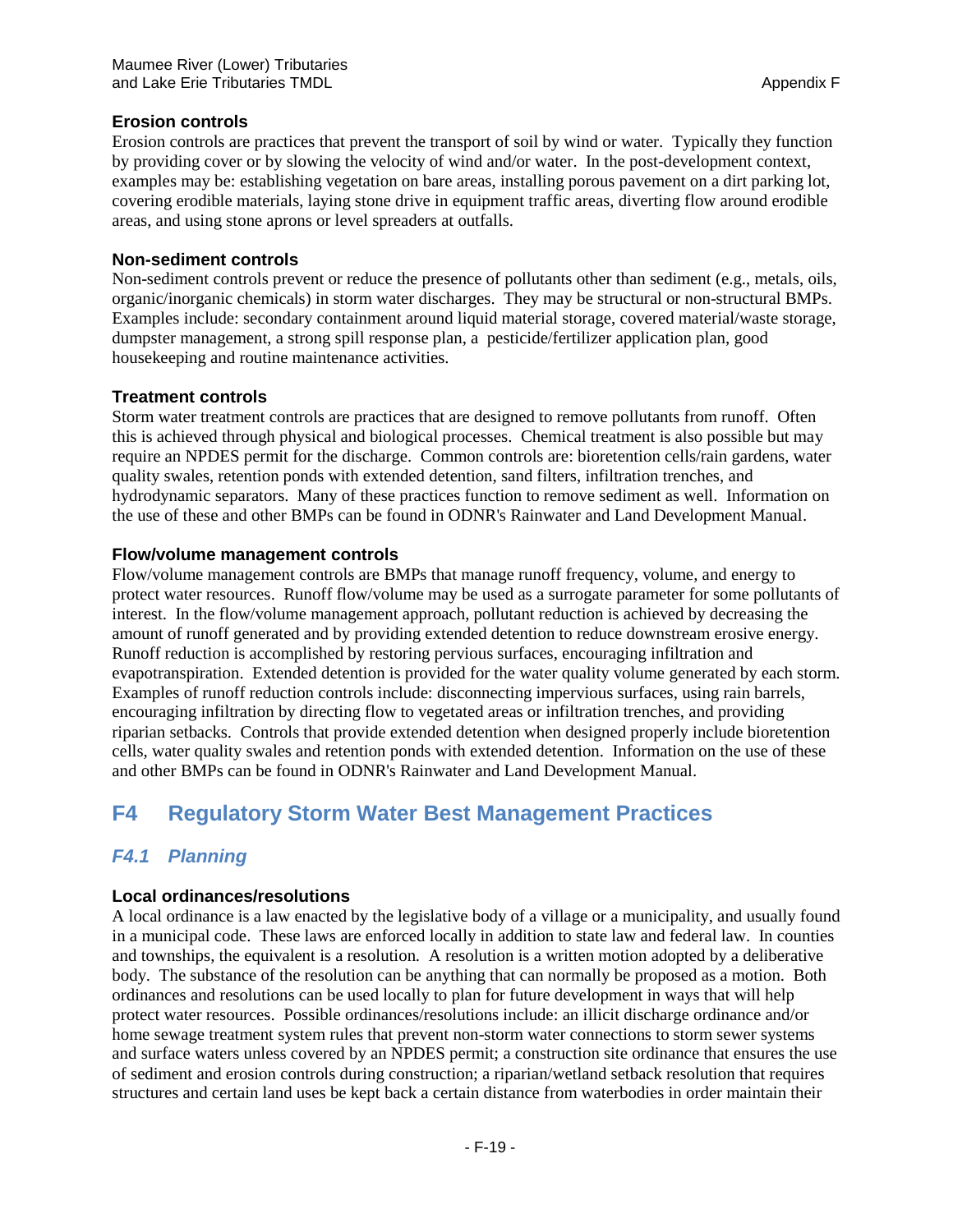function; or post construction storm water ordinances that require treatment for water quality or encourage low impact development techniques or compact development. For further information on these practices and model ordinances, please see Cleveland State University's Countryside Program [\(http://urban.csuohio.edu/planningcenter/countryside/\)](http://urban.csuohio.edu/planningcenter/countryside/) and the Ohio Lake Erie Commission's Balanced Growth Program [\(http://www.lakeerie.ohio.gov/BalancedGrowth.aspx\)](http://www.lakeerie.ohio.gov/BalancedGrowth.aspx).

### **Water quality management/208 plans**

Ohio EPA oversees the State Water Quality Management (WQM) Plan. The State WQM Plan is like an encyclopedia of information used to plot and direct actions that abate pollution and preserve clean water. A wide variety of issues is addressed and framed within the context of applicable law and regulations.

# <span id="page-19-0"></span>*F4.2 Construction Practices*

## **Permits and permit limits**

National Pollutant Discharge Elimination System (NPDES) permit coverage is required for storm water discharges from construction activities that will (collectively) disturb one acre or more in the total common plan of development or sale. Sites may be covered by either an individual or general NPDES permit. Most sites are covered by the statewide NPDES Construction General Permit. The permit outlines a minimum set of best management practices that are appropriate to protect water quality during most construction activities. In situations where the conditions of the site or of the receiving waters require different controls to protect or restore water quality, an individual or watershed-specific NPDES permit may be issued.

## **Erosion controls**

Erosion controls are practices that prevent the transport of soil by wind or water. Typically they function by providing cover or by slowing the velocity of wind and/or water. Examples may be maintaining riparian areas, phasing earthwork to limit the amount of exposed soil at any given time, applying a temporary cover of mulch, seeding with mulch, installing stone check dams, or installing velocity dissipation devices at storm water outfalls. Information on these and other erosion control practices can be found in ODNR's Rainwater and Land Development Manual.

## **Sediment controls**

Sediment controls are structural (physically engineered and created) controls that remove sediment once it has become suspended in runoff. Typically the removal mechanism is settling, but it may include chemical treatment and/or filtration. Information on specific practices, such as sediment settling ponds, silt fence, filter socks, and inlet protection, and their design can be found in ODNR's Rainwater and Land Development Manual.

## **Non-sediment controls**

Non-sediment controls prevent or reduce the presence of pollutants other than sediment (e.g., metals, oils, organic/inorganic chemicals) in storm water discharges. They may be structural or non-structural BMPs. For construction sites, examples are secondary containment around fuel tanks and other liquid storage areas, rinse pits to collect and contain concrete rinse water, covered dumpsters, and a strong spill response plan.

# <span id="page-19-1"></span>*F4.3 Post-Construction Storm Water Management Practices*

Post-construction controls are permanent controls that are constructed while a facility is being built. They are installed to perpetually manage pollutants in the runoff that occurs after construction activities cease and the facility assumes its intended land use. They also address impacts to the receiving waters' morphology and hydrology. The goal is to protect the physical, biological, and chemical characteristics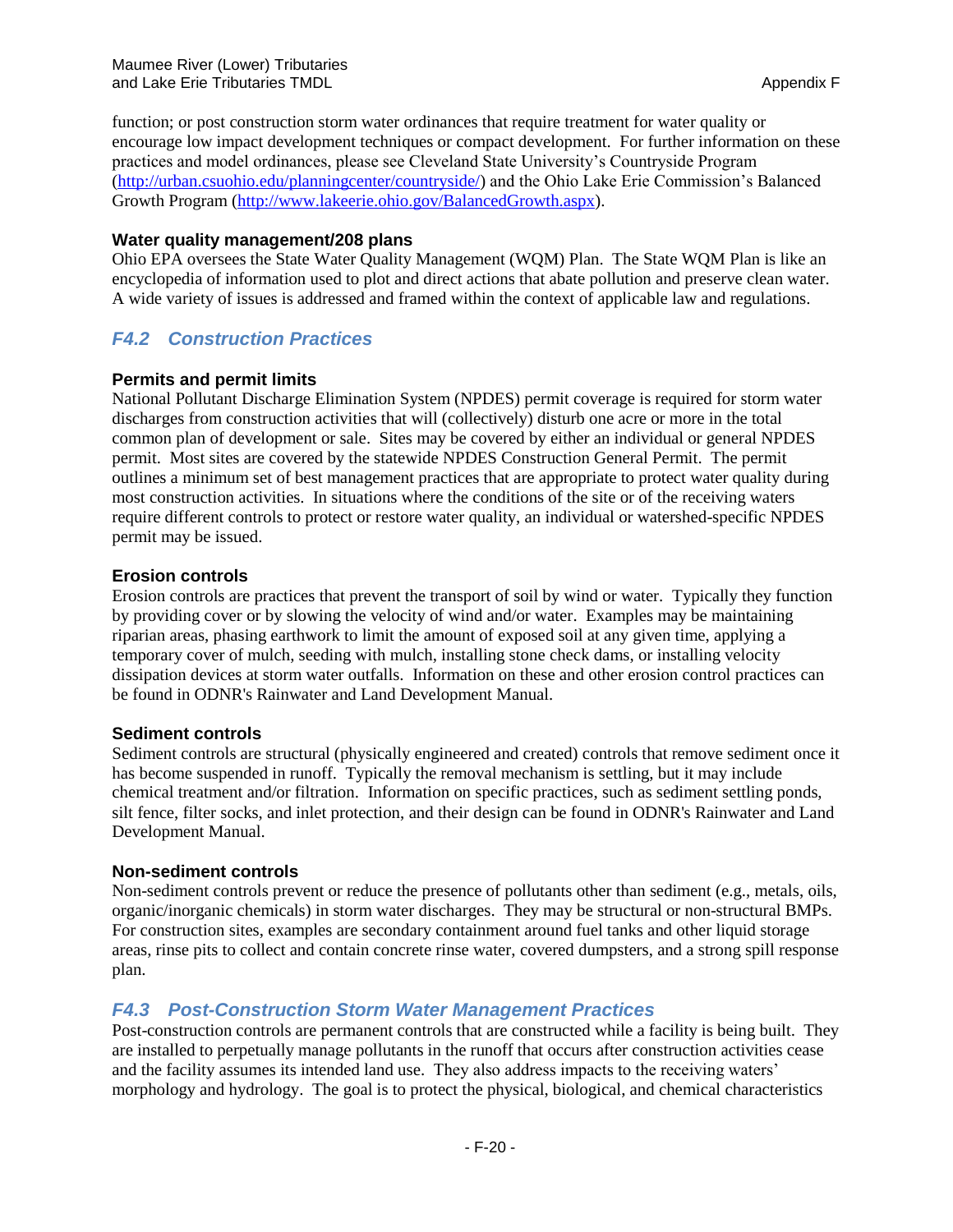of those water resources receiving storm water discharges. This is achieved through the use of treatment and flow/volume management controls.

### **Permits and permit limits**

NPDES permit coverage is required for storm water discharges from construction activities that will (collectively) disturb one acre or more in the total common plan of development or sale. Sites may be covered by either an individual or general NPDES permit. Most sites are covered the statewide NPDES Construction General Permit. The permit outlines a minimum set of post-construction storm water management practices appropriate to protect water quality and their design criteria. In situations where the conditions of the site or of the receiving waters require different controls to protect or restore water quality, an individual or watershed specific NPDES permit may be issued.

## **Treatment controls**

Storm water treatment controls are practices that are designed to remove pollutants from runoff. Often this is accomplished through physical and biological processes. Chemical treatment is also possible but may require a separate NPDES permit and permit to install for the treatment system and discharge. Common controls are retention ponds with extended detention, bioretention cells/rain gardens, water quality swales, sand filters, oil/water separators infiltration trenches and hydrodynamic separators. Information on the use of some of these and other BMPs can be found in ODNR's Rainwater and Land Development Manual.

### **Flow/volume management controls**

Flow/volume management controls are BMPs that manage runoff frequency, volume, and energy to protect water resources. Runoff flow/volume may be used as a surrogate parameter for some pollutants of interest. In this approach, pollutant reduction is achieved by decreasing the amount of runoff generated and by providing extended detention to reduce downstream erosive energy. Runoff reduction is achieved by reducing the amount of imperviousness, encouraging infiltration and evapotranspiration. Extended detention is provided for the water quality volume generated during each storm. Examples of runoff reduction controls include disconnecting impervious surfaces, maintaining the natural hydrology, using rain barrels, encouraging infiltration by directing flow to vegetated areas or infiltration trenches, and providing riparian setbacks. Controls that provide extended detention when designed properly include bioretention cells, water quality swales, and retention ponds with extended detention. Information on the use of these and other BMPs can be found in ODNR's Rainwater and Land Development Manual.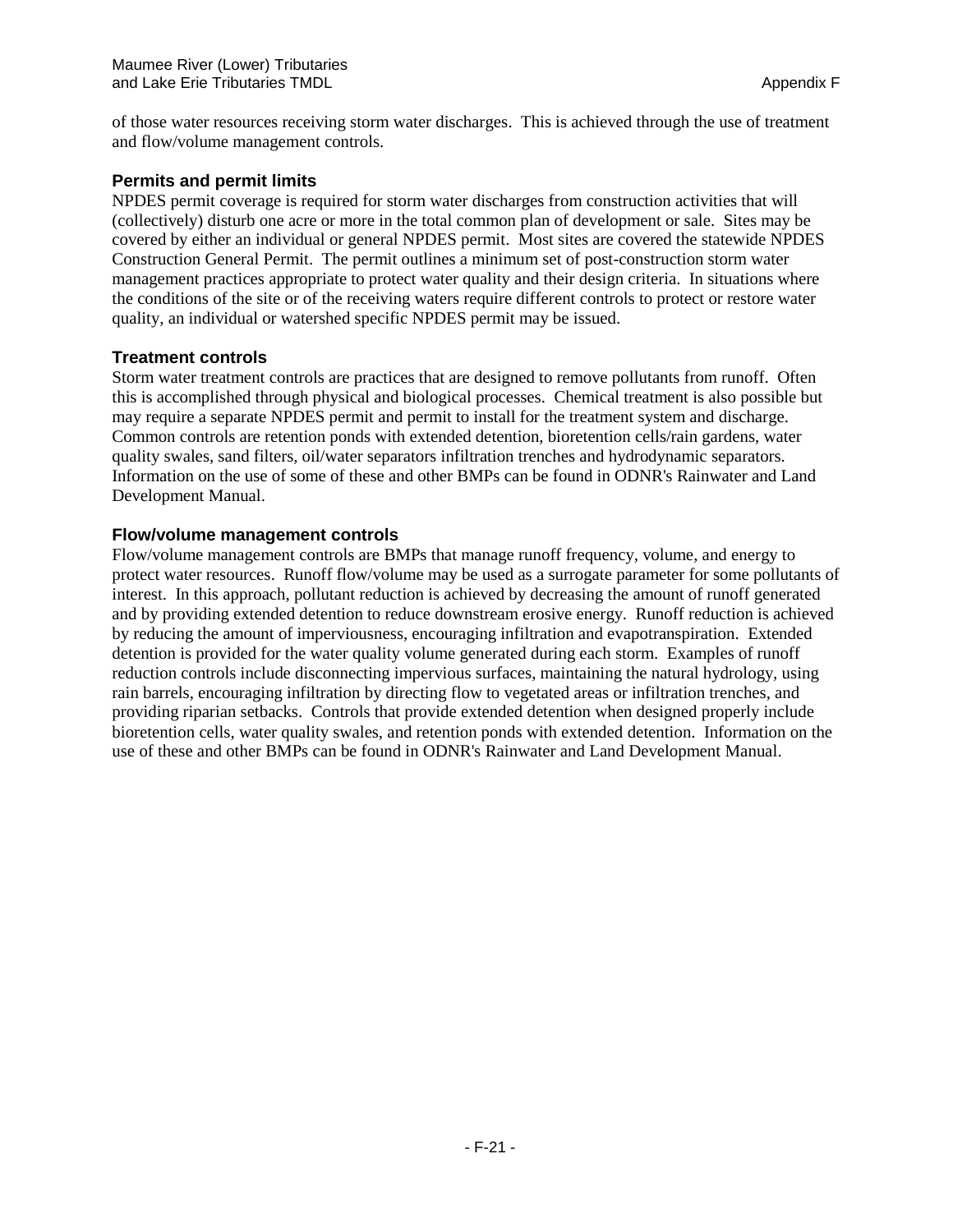# <span id="page-21-0"></span>*F4.4 Post-Development / Storm Water Retrofit*

Post-development/storm water retrofit controls are permanent improvements made at existing sites where storm water management for water quality purposes is absent or poor. They are installed to manage pollutants in the runoff that occurs while a facility continues its intended land use. Often, there are opportunities to improve water quality at existing facilities. They can be as simple as re-establishing vegetation or a riparian area, adding extended detention to an existing storm water basin, or something a little more elaborate, such as making curb cuts and placing a bioretention area in a parking lot island or a cul-de-sac.

## **Permits and permit limits**

Post-development runoff may be addressed through an NPDES permit for storm water discharges associated with industrial activities or with Municipal Separate Storm Sewer Systems (MS4s). The director may also designate for NPDES permit coverage dischargers that impair or have the potential to significantly impact water quality. In situations where the conditions of the site or of the receiving waters require different or additional controls to protect or restore water quality, a facility may be required to obtain individual NPDES permit coverage, monitor discharges, meet permit limits, meet benchmarks (action levels), or implement additional BMPs.

## **Erosion controls**

Erosion controls are practices that prevent the transport of soil by wind or water. Typically they function by providing cover or by slowing the velocity of wind and/or water. In the post-development context, examples may be establishing vegetation on bare areas, installing porous pavement on a dirt parking lot, covering erodible materials, laying stone in equipment traffic areas, diverting flow around erodible areas, using stone aprons or level spreaders at outfalls.

### **Non-sediment controls**

Non-sediment controls prevent or reduce the presence of pollutants other than sediment (e.g., metals, oils, organic/inorganic chemicals) in storm water discharges. They may be structural or non-structural BMPs. Examples include secondary containment around liquid material storage, covered material/waste storage, dumpster management, a strong spill response plan, a pesticide/fertilizer application plan, and good housekeeping and routine maintenance activities.

## **Treatment controls**

Storm water treatment controls are practices that are designed to remove pollutants from runoff. Often this is achieved through physical and biological processes. Chemical treatment is also possible but may require a separate NPDES permit and a permit to install for the discharge. Common controls are bioretention cells/rain gardens, water quality swales, retention ponds with extended detention, sand filters, infiltration trenches, and hydrodynamic separators. Many of these practices function to remove sediment as well. Information on the use of these and other BMPs can be found in ODNR's Rainwater and Land Development Manual.

## **Flow/volume management controls**

Flow/volume management controls are BMPs that manage runoff frequency, volume, and energy to protect water resources. Runoff flow/volume may be used as a surrogate parameter for some pollutants of interest. In the flow/volume management approach, pollutant reduction is achieved by decreasing the amount of runoff generated and by providing extended detention to reduce downstream erosive energy. Runoff reduction is accomplished by restoring pervious surfaces, encouraging infiltration and evapotranspiration. Extended detention is provided for the water quality volume generated by each storm. Examples of runoff reduction controls include disconnecting impervious surfaces, restoring natural hydrology, using rain barrels, encouraging infiltration by directing flow to vegetated areas or infiltration trenches, and providing riparian setbacks. Controls that provide extended detention when designed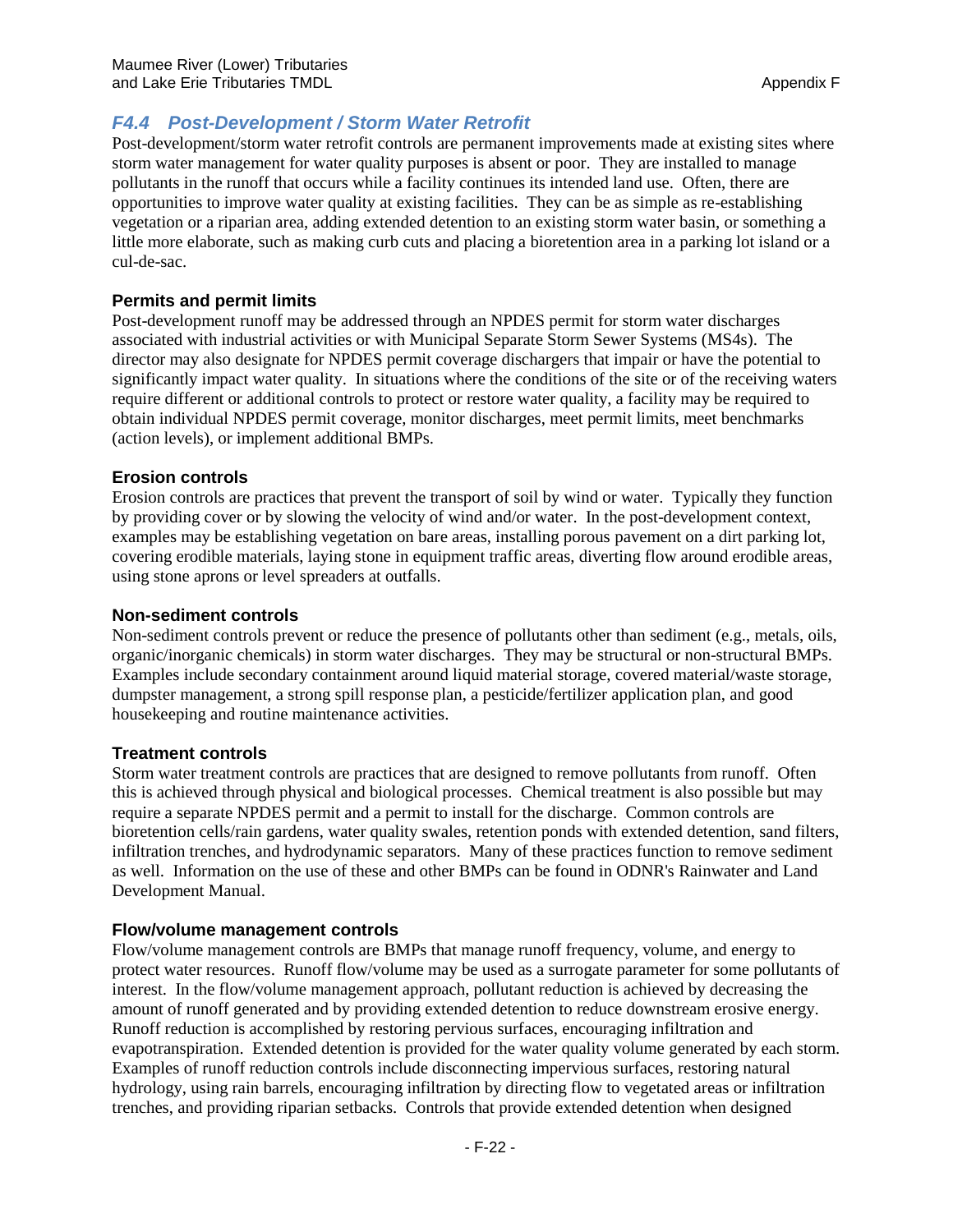properly include bioretention cells, water quality swales, and retention ponds with extended detention. Information on the use of these and other BMPs can be found in ODNR's Rainwater and Land Development Manual.

### **Reduce volume and pollutant loading to CSOs**

Combined sewers were built to collect sanitary and industrial wastewater, as well as storm water runoff, and transport this combined wastewater to treatment facilities. During dry weather and small wet weather events (*i.e.*, rainfall and snowmelt), combined sewers are designed to transport all flows to a treatment plant. During larger wet weather events the volume of storm water entering the combined sewer system may exceed the capacity of the combined sewers or the treatment plant. When this happens, combined sewers are designed to allow a portion of the untreated combined wastewater to overflow into the nearest ditch, stream, river or lake. This prevents the rupturing of pipes, backing up of sewage into basements, and/or flooding of streets. The locations where these discharges of untreated combined wastewater occur, as well as the discharge events themselves, are known as combined sewer overflows (CSOs).

CSOs contain not only storm water but also untreated human and industrial waste, toxic materials, and debris. This is a major water pollution concern for cities with combined sewer systems. CSOs are among the major sources responsible for beach closings, shellfishing restrictions, aesthetic impairments and other water body impairments. Additionally, contact with discharges from CSOs can have adverse effects on human health.

Storm water BMPs (such as flow/volume reduction, extended detention and treatment controls) can be used in cities with combined sewers to reduce the frequency of CSO discharges and overflow pollutant levels.

# <span id="page-22-0"></span>**F5 Reasonable Assurances**

The recommendations made in this TMDL report will be carried out if the appropriate entities work to implement them. In particular, activities that do not fall under regulatory authority require that there be a committed effort by state and local agencies, governments, and private groups to carry out and/or facilitate such actions. The availability of adequate resources is also imperative for successful implementation.

The following discusses organizations and programs that have an important role or can provide assistance for meeting the goals and recommendations of this TMDL. This section establishes why it is reasonable to be assured of successful implementation.

## <span id="page-22-1"></span>*F5.1 Ohio EPA*

The several programs that Ohio EPA Division of Surface Water (DSW) administers are designed to control pollution from point sources and certain storm water discharges as well as provide assistance for abating nonpoint sources of pollution. Other divisions within the Ohio EPA provide assistance such as funding, technical assistance, and education for water resource related issues. Information regarding the specific programs within the Ohio EPA DSW can be found on the web at

[http://www.epa.ohio.gov/Default.aspx?alias=www.epa.ohio.gov/dsw,](http://www.epa.ohio.gov/Default.aspx?alias=www.epa.ohio.gov/dsw) and information about the Division of Environmental and Financial Assistance (DEFA) at

[http://www.epa.ohio.gov/Default.aspx?alias=www.epa.ohio.gov/defa.](http://www.epa.ohio.gov/Default.aspx?alias=www.epa.ohio.gov/defa) What follows are programs within the agency that are especially important for the implementation of this TMDL.

## **NPDES Program**

National Pollution Discharge Elimination System (NPDES) permits authorize the discharge of substances at levels that meet the more stringent of technology or water-quality-based effluent limits and establish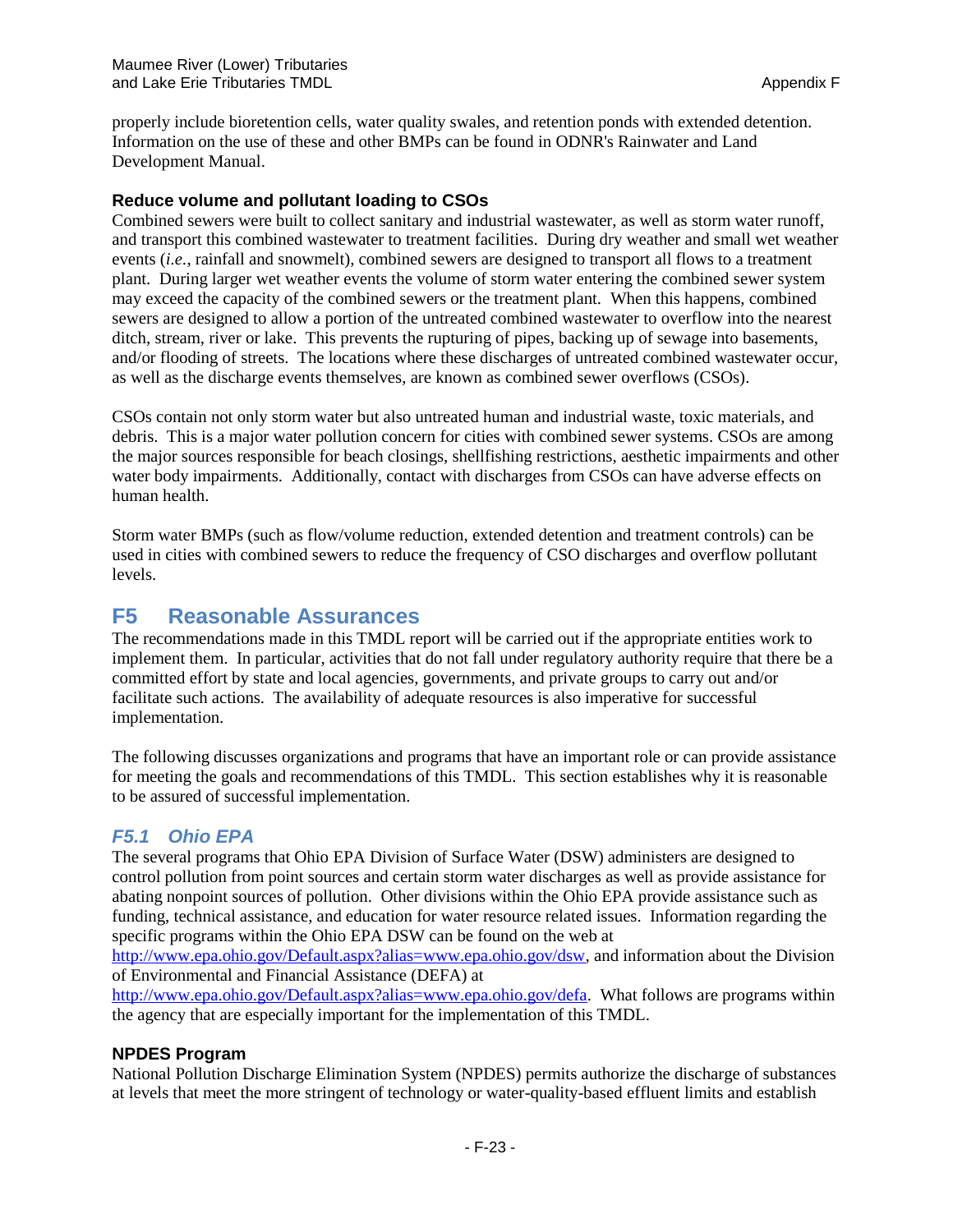requirements related to combined sewer overflows, pretreatment, and sludge disposal. All entities that wish to discharge to the waters of the state must obtain a NPDES permit and both general and individual permits are available for coverage. Through the NPDES program

[\(http://www.epa.ohio.gov/dsw/permits/permits.aspx\)](http://www.epa.ohio.gov/dsw/permits/permits.aspx), the Ohio EPA will use its authority to ensure that recommended effluent limits are applied to the appropriate permit holders within the watershed. Ohio EPA staff in the NPDES Program can provide technical assistance for permitted entities when needed. Permits issued under the NPDES program must be consistent with the point source recommendations in a TMDL that has been approved by the U.S. EPA.

## **Combined Sewer Overflow Program**

Ohio EPA implements CSO controls through provisions included in NPDES permits and by using orders and consent agreements when appropriate. The NPDES permits for CSO communities require the implementation of nine minimum control measures

[\(http://cfpub1.epa.gov/npdes/cso/ninecontrols.cfm?program\\_id=5\)](http://cfpub1.epa.gov/npdes/cso/ninecontrols.cfm?program_id=5). Requirements to develop and implement Long Term Control Plans are also included where appropriate. Through the CSO program, the Ohio EPA will use its authority to ensure that recommended control activities are conducted by the permit holders within the watershed.

## **Storm Water Program**

Ohio EPA implements the federal regulations for storm water dischargers [\(http://cfpub1.epa.gov/npdes/home.cfm?program\\_id=6\)](http://cfpub1.epa.gov/npdes/home.cfm?program_id=6). The following fact sheet describes which discharges are regulated: [http://www.epa.ohio.gov/portals/35/storm/phase2factsheet.pdf.](http://www.epa.ohio.gov/portals/35/storm/phase2factsheet.pdf) Both general and individual permits can be used for coverage of storm water effluent. The following website provides a list of Ohio EPA permitted storm water discharges: [http://www.epa.ohio.gov/dsw/permits/gplist.aspx.](http://www.epa.ohio.gov/dsw/permits/gplist.aspx)

Through the Storm Water Program, the Ohio EPA will ensure that the storm water permit related recommendations of this TMDL are applied. Staff within the Storm Water Program provides technical assistance to permitted entities when needed. District Office staff within the Storm Water Program respond to and investigate complaints received by individuals and organizations.

# **401 Water Quality Certification Program**

In Ohio, anyone wishing to discharge dredged or fill material into the waters of the United States, regardless of whether on private or public property, must obtain a Section 404 permit from the U.S. Army Corps of Engineers (Corps) and a Section 401 Water Quality Certification (WQC) from the state.

Stream and wetland mitigation is used as a condition for granting 401 certificates and is the means of ensuring that water resources do not experience a net decline in quality. When a wetland or stream segment is impacted, an appropriate mitigation is required such that there is no net loss of wetlands or unimpaired stream length. Restoration, creation, or other forms of enhancement is required at a level that depends upon the original quality of the resource.

Currently there are proposed rules changes to the 401 Program that are designed to provide a more scientific basis for determining appropriate criteria for 401 permit decisions (i.e., acceptance or denial) as well as mitigation stipulations for the respective projects [\(http://www.epa.ohio.gov/dsw/401/indeEaspx\)](http://www.epa.ohio.gov/dsw/401/index.aspx). These rule changes are expected to be finalized in 2008. Ohio EPA staff will conduct reviews and issue permits to provide the most reasonable protections and improvements, where possible, of surface waters in the watershed.

# **Wetland Protection Program**

House Bill 231 established a permanent permitting process for isolated wetlands. Reviewers in the 401 Water Quality Certification Section are responsible for the isolated wetland permits required by this state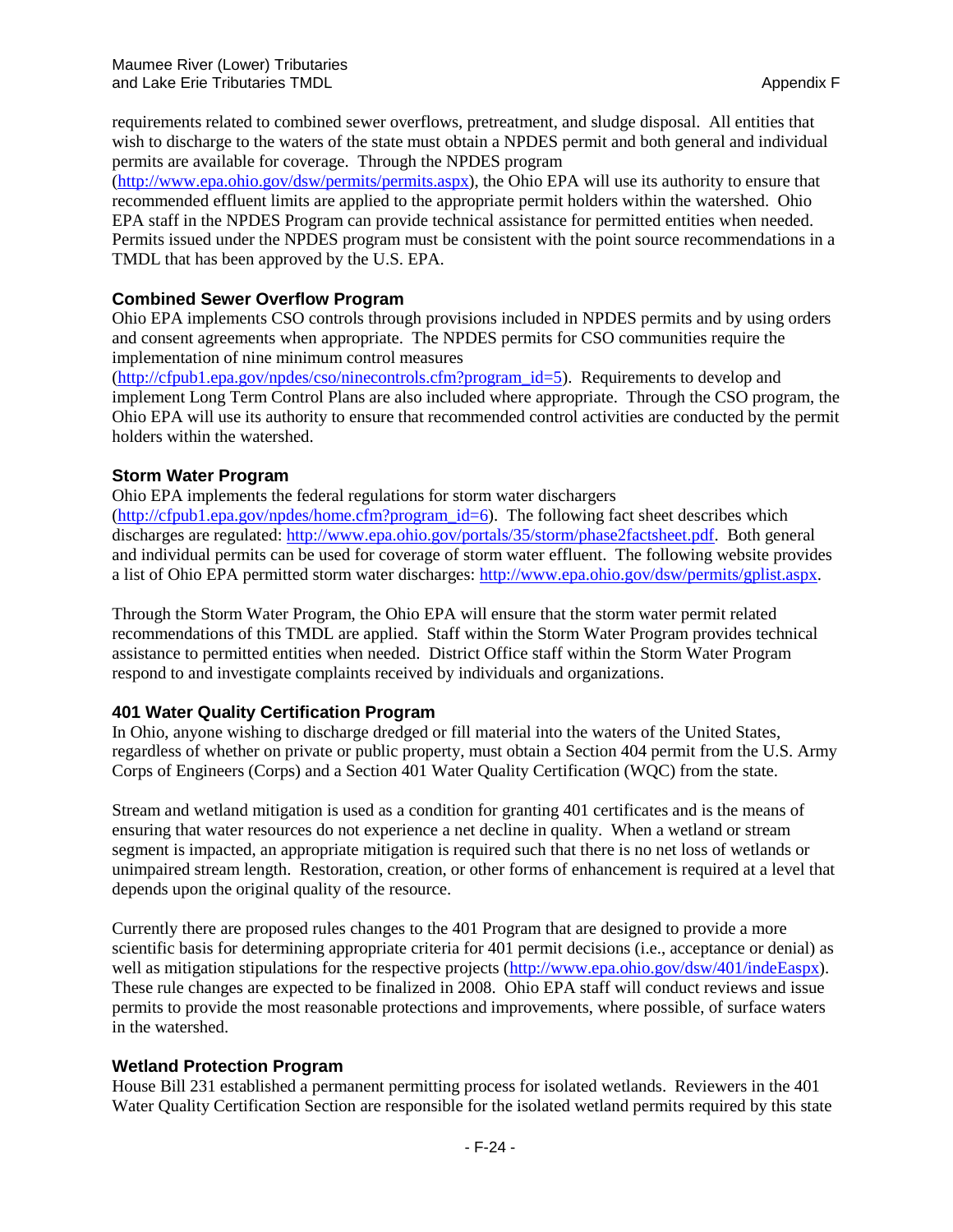law. Ohio EPA staff will conduct reviews and issue permits to provide the most reasonable protections and improvements of surface waters in the watershed.

### **Enforcement Program**

When Ohio EPA is unable to resolve continuing water quality problems because of violations of permitting rules or laws, the DSW may recommend that enforcement action be taken. The enforcement and compliance staffs work with Ohio EPA attorneys, as well as the Attorney General's Office to resolve these cases. Where possible, an added emphasis and priority is given to actions in sensitive watersheds. All completed enforcement actions are posted on the DSW web page.

## **208 Program (State Water Quality Management Plans)**

Ohio EPA oversees the State Water Quality Management (WQM) Plan. The State WQM Plan is like an encyclopedia of information used to plot and direct actions that abate pollution and preserve clean water. A wide variety of issues is addressed and framed within the context of applicable law and regulations. The TMDL becomes a part of the State WQM Plan when it is approved by the U.S. EPA and the recommendations found therein align with and support the state's overall plan for clean waters. More importantly, the requirement and intention to review and update the State WQM Plan on an annual basis creates an avenue to apply adaptive management and make adjustments in these recommendations as necessary.

Local governments typically conduct planning to meet the sewage disposal needs of the community. Ohio EPA has established guidelines for planning that are useful in the context of Section 208 and the State WQM Plan. Local governments that follow these guidelines are more likely to have the results of their planning work incorporated into the State 208 plan prepared by Ohio EPA. The Areawide Planning Agencies have established their own operating protocols, committees and processes to involve local governments in shaping their 208 plans.

Planning should account for long range sewer and treatment needs by looking at projections for community growth and development. Comprehensive land use planning, where available, is an excellent tool that can help those assessing the sewage disposal needs of a community or group of communities. In highly populated areas regional solutions involving several communities have proven to be a costeffective means to solve sewage disposal problems in urban and suburban areas.

## **Nonpoint Source Program**

The Ohio Nonpoint Source (NPS) program focuses on identifying and supporting implementation of management practices and measures that reduce pollutant loadings, control pollution from nonpoint sources and improve the overall quality of these waters. Ohio EPA receives federal Section 319(h) funding to implement a statewide nonpoint source program, including offering grants to address nonpoint sources of pollution. Staff from the NPS program work with state and local agencies, governments, watershed groups, and citizens.

In addressing sources of impairment related to agricultural activities, NPS staff will correspond with Ohio DNR to promote BMPs as well as cost-share and incentive based conservation programs. In particular, Ohio EPA will encourage the Ohio DNR to continue to work with Farm Service Agency personnel and staff from local SWCD and NRCS offices. NPS staff will also provide assistance to agencies and groups actively promoting conservation as well as direction to other appropriate resources within the Ohio EPA.

NPS staff will continue to work with any watershed groups active in the basin. Local NPS implementation is critical to achieving state environmental targets. Additionally, there is a reliance on watershed management plans to identify and outline actions to correct water quality problems caused by NPS pollution.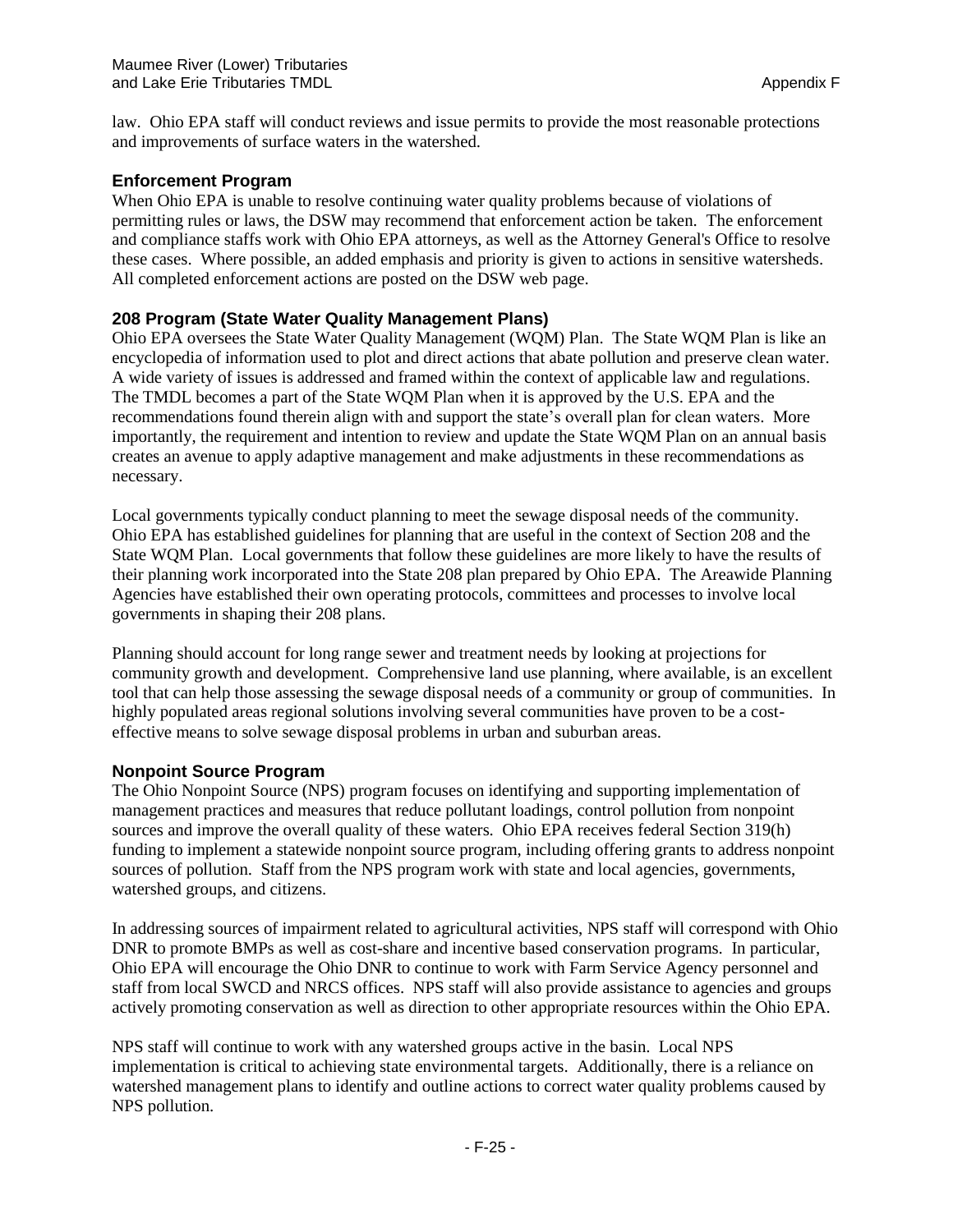Section 319(h) grants are expected to be directed to projects that eliminate or reduce water quality impairments caused by nonpoint sources of pollution. Applicants may apply for a maximum of \$500,000 for a three year period. Each project funded must provide an additional 40% matching share and the total federally funded share of project costs may not exceed 60%. Because a TMDL exists, grant proposals for work within the watershed will receive special consideration for funding.

## **Division of Environmental and Financial Assistance**

The Division of Environmental and Financial Assistance (DEFA) provides incentive financing, supports the development of effective projects, and encourages environmentally proactive behaviors through the Ohio Water Pollution Control Loan Fund (WPCLF). Municipal wastewater treatment improvements sewage treatment facilities, interceptor sewers, sewage collection systems and storm sewer separation projects—are eligible for financing. Nonpoint pollution control projects that are eligible for financing include:

- Improvement or replacement of on-lot wastewater treatment systems
- Agricultural runoff control and best management practices
- Urban storm water runoff
- Septage receiving facilities
- Forestry best management practices

The Water Resource Restoration Sponsor Program (WRRSP) is a part of the WPCLF and directs funding toward stream protection and restoration projects. The primary focus of this program is to improve and protect stream habitat. Like Section 319 (h) grants, proposals for stream improvements within the watershed will receive special consideration.

## <span id="page-25-0"></span>*F5.2 Ohio Department of Natural Resources*

The Ohio DNR works to protect land and water resources throughout Ohio. A specific objective in regards to water resources is to *"Lead in the development and implementation of stream and wetlands conservation initiatives, applying advanced science, technology and research to restore and protect stream and wetlands habitats."* This commitment attests that the Ohio DNR will be a reliable partner in addressing causes and sources of impairment in the watershed.

The following are programs and divisions within the Ohio DNR that are particularly instrumental in protecting and improving water resources within the watershed.

## **Pollution Abatement Program**

Under Ohio's Pollution Abatement Rules (OAC 1501) the Ohio DNR is required to respond to written and non-written complaints regarding agricultural pollution. As defined by OAC 1501, agricultural pollution is the "failure to use management or conservation practices in farming or silvicultural operations to abate wind or water erosion of the soil or to abate the degradation of waters of the state by animal waste or soil sediment including substances attached thereto." In cooperation with SWCDs, an investigation is begun within five days of receipt of the complaint and a Pollution Investigation Report (PIR) is generated within ten days. Resource management specialists from Ohio DNR within the Division of Soil and Water Conservation (DSWC) typically become involved with pollution abatement cases in their respective areas of the state.

If it is determined necessary, an operation and management plan will be generated to abate the pollution. This plan is to be approved by the SWCD or Ohio DNR and implemented by the landowner. Cost-share funding may be available to assist producers in implementing the appropriate management practices to abate the pollution problems and such practices may be phased in if necessary. If a landowner fails to take corrective action within the required timeframe, the Chief of the Division of Soil and Water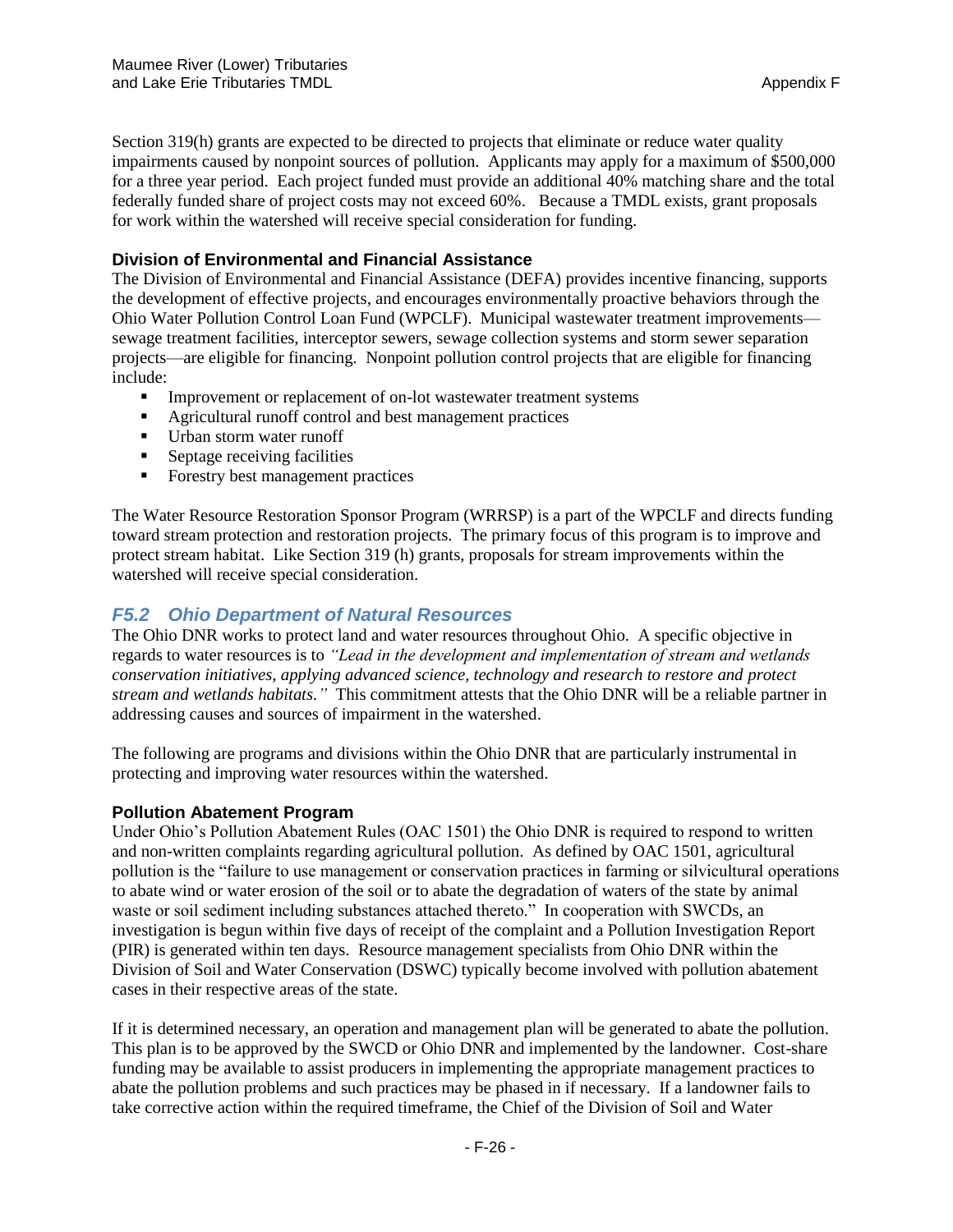Conservation (Ohio DNR) may issue an order such that failure to comply is a first degree misdemeanor. This program safeguards against chronic problems that lead to the degradation of water quality.

### **SWCD Program**

Ohio DNR-DSWC has a cooperative working agreement with the Soil and Water Conservation Districts throughout Ohio and the NRCS. According to the agreement Ohio DNR-DSWC is responsible to "provide leadership to Districts in strategic planning, technical assistance, fiscal management, staffing, and administering District programs." The Division also provides "training and technical assistance to District supervisors and personnel in their duties, responsibilities, and authorities." Program Specialists from Ohio DNR work with the SWCDs to identify program needs and training opportunities. Ohio DNR also ensures that program standards and technical specifications are available to SWCDs and NRCS personnel. State matching dollars from the Ohio DNR constitute roughly half of the annual operating budgets of SWCDs.

Through the partnership established by the working agreement and their history of collaboration, Ohio DNR can communicate the goals and recommendations highlighted in this TMDL to SWCDs and provide guidance to actively promote conservation efforts that are consistent with those goals.

## **Urban Storm Water Program**

Ohio DNR staff provides technical expertise regarding storm water management and controls as well as administers urban storm water-related grants. The Urban Storm Water Program has been responsible for the development and maintenance of the Rainwater Manual for the State of Ohio which provides guidance regarding storm water management and sediment and erosion control measures.

Staff from the Urban Storm Water Program will be an important resource for communicating with the development community and promoting storm water management that is consistent with recommendations and goals of this TMDL report.

## **Scenic River Program**

The Scenic River Program is administered within the Division of Watercraft and functions according to the Scenic Rivers Act of 1968. By statute, Ohio DNR has the authority to approve or disapprove any publicly funded projects on streams with a Scenic River designation that lie outside of municipal boundaries. Decisions are based on the potential impact that such projects may have on stream quality. An appointed citizens' advisory council, representing local officials, landowners and conservation organizations, provides advice regarding local river preservation and protection concerns.

Staff within the Scenic River program communicates with private citizens, businesses, local governments, watershed groups, and other organizations in regards to streamside preservation and other actions that protect and/or improve water quality. Scenic River coordinators will be useful resources in communicating with the development community in this part of the watershed and advancing appropriate planning, setbacks, preservation, and management strategies.

## **Division of Forestry**

The mission of the Division of Forestry is to promote sustainable use and protection of forests on public and private lands. The division provides technical expertise and other forms of assistance regarding riparian forest establishment and protection.

## **Division of Wildlife**

Through efforts to increase the amount of habitat for game birds and other forms of wildlife, private lands biologists actively promote the establishment of warm season grass in buffer strips and on cropland set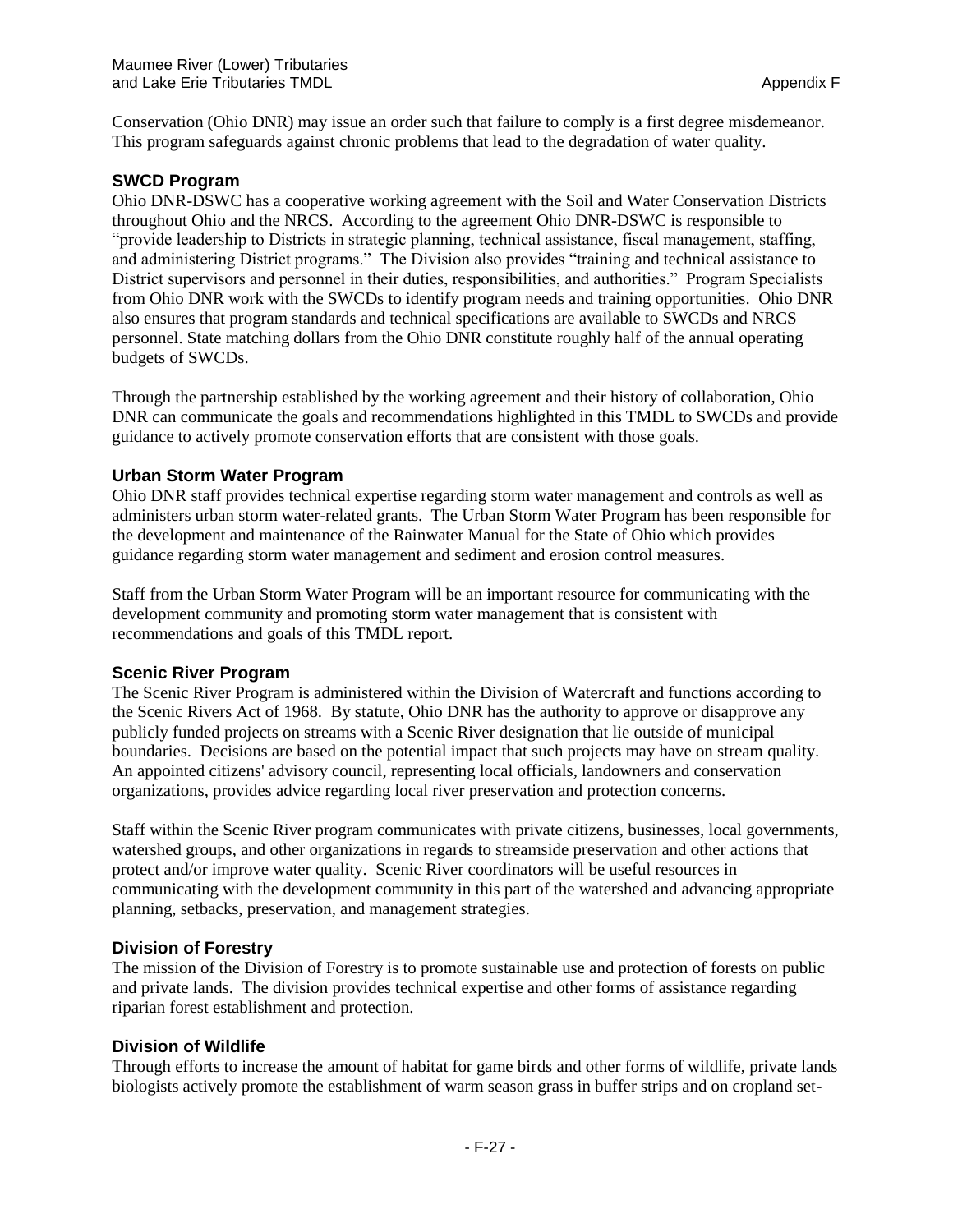asides. Private lands biologists come into contact with private landowners and conservation groups to educate, and provide assistance regarding these types of habitat improvements.

### **Division of Mineral Resource Management – Acid Mine Drainage Abatement Program**

#### *AMD set aside program*

The Ohio legislature established the Acid Mine Drainage Abatement and Treatment (AMDAT) fund in March 1995. The Division transfers up to 30% of the annual federal Abandoned Mine Land (AML) grant into the AMDAT fund. Based upon projected AML grant levels, the Division will transfer an average of \$4.2 million into the fund annually through 2017. Grant moneys placed into the AMDAT fund pursuant to ORC 1513.37 (E) are utilized to abate mine drainage problems within watersheds that have been approved as hydrologic units. Priority will be given to the expenditure of AMDAT funds whenever other sources of funding can be leveraged through the expenditure of AMDAT moneys (the AMDAT funds are considered "state money" and can therefore be used to match federal funds from other programs). It is the purpose of the AMDAT fund to provide for the long-term clean up of watersheds impacted by AMD in accordance with the criteria established in ORC 1513.37 (E) for hydrologic units.

Local community watershed groups and other governmental agencies may request assistance from the Division in developing watershed abatement plans, such that AMDAT funds can be expended for AMD abatement. The Division of Mineral Resource Management (DMRM) can provide assistance in the form of subsurface drilling, development of watershed monitoring plans, laboratory analysis of water samples, matching funding for water monitoring, hydrology and engineering technical assistance, construction contract administration, and construction oversight. Once watershed restoration plans are developed for a hydrologic unit or for a subwatershed within a hydrologic unit, the Division may also provide matching funding for the purpose of construction of an abatement project. Individual projects are eligible to receive matching funds through AMDAT if such projects are within an approved hydrologic unit and the project has been demonstrated to be a priority component of a watershed restoration plan.

#### *State-funded AML program*

The mission of the state-funded AML program is to address environmental problems associated with abandoned mines affected prior to April 10, 1972. The program is funded through a state severance tax on coal and other minerals which generates revenue for use in the state AML program. Funds from this program are matched with outside resources in order to leverage additional total dollars for a specific project. The DMRM may also fund AMD abatement projects, monitoring, site assessment and subsurface investigative work on a case-by-case basis.

### *Appalachian clean streams initiative*

The Appalachian Clean Streams Initiative (ACSI) is a broad-based program to eliminate acid drainage from coal mines. The mission of the ACSI is to facilitate and coordinate citizen groups, university researchers, the coal industry, corporations, the environmental community, and local, state, and federal government agencies that are involved in cleaning up streams polluted by acid drainage. The program was initiated by the U.S. Office of Surface Mining (OSM) and the U.S. EPA Region 3; numerous participants and sponsors have joined these agencies through the signing of the "Statement of Mutual Intent" over the past several years. The DMRM is one such agency. OSM provides seed money to watershed groups and other non-profit organizations in the form of challenge grants. ACSI project selection criteria include:

- The presence of partnerships that will provide significant local support in the form of leveraged funding or in-kind services;
- The use of proven or innovative technology with a high probability of success;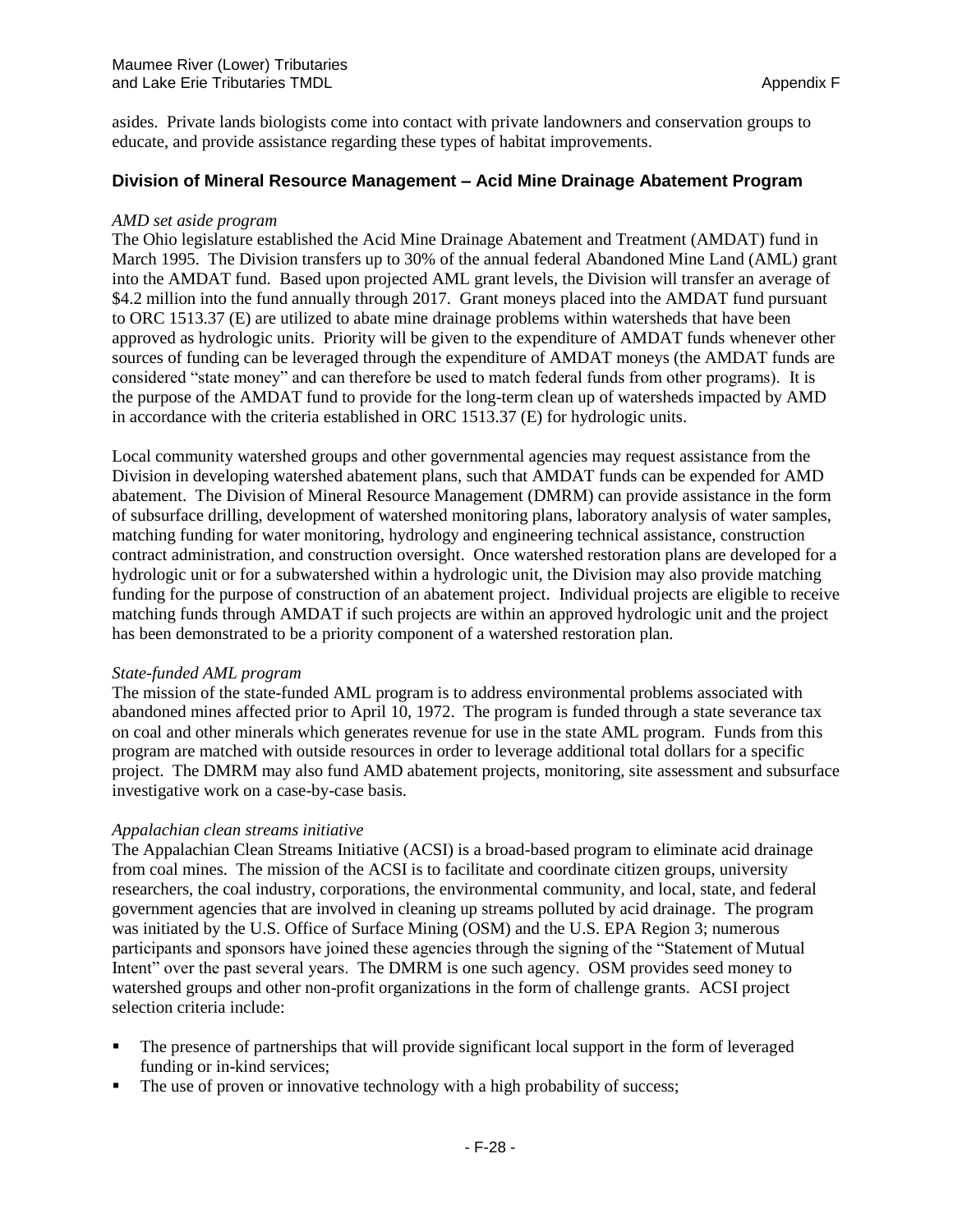Projects with quantifiable environmental benefits resulting in restored stream miles, fisheries, or aquatic life uses.

### *Remining*

The division recognizes that remining can result in a significant contribution to the restoration of watersheds impacted by acid mine drainage. In watersheds targeted for restoration, the DMRM will examine the potential for remining, and will offer incentives to encourage remining if technologically and economically feasible. The objectives of using remining incentives will be the same as the overall AMD program—the restoration of streams biologically impaired by drainage from abandoned mines.

# <span id="page-28-0"></span>*F5.3 Agricultural Services and Programs*

Local SWCD, NRCS, and Farm Service Agency (FSA) offices often work to serve the county's agricultural community. Staffs from these offices establish working relationships with private landowners and operators within their county, which are often based on trust and cooperation.

SWCD and NRCS staffs are trained to provide sound conservation advice and technical assistance (based on standard practices) to landowners and operators as they manage and work the land. Sediment and erosion control and water quality protections make up a large component of the mission of their work. SWCD and NRCS activities also include outreach and education in order to promote stewardship and conservation of natural resources. SWCD and NRCS staffs also serve county residents not associated with agriculture and some districts have well developed urban conservation programs.

The close working relationships that SWCD and NRCS staffs typically maintain with local land owners and producers make them well suited for promoting both widely used conservation practices as well as some that are more innovative.

Federal Farm Bill programs are administered by the local NRCS and FSA offices. NRCS is responsible for the Environmental Quality Incentives Program (EQIP), while FSA is responsible for set-aside programs such as the Conservation Reserve Program (CRP), Conservation Reserve Enhancement Program (CREP), and the Wetland Reserve Program (WRP).

## **Environmental Quality Incentives Program**

EQIP is an incentive-based, voluntary program designed to increase the use of agriculturally-related best management and conservation practices. EQIP is available to operators throughout the entire watershed irrespective of whether they own or rent the land that they farm. Through this program operators receive cost share and/or incentive payments for employing conservation management practices. Contracts are five years in length.

Eligible conservation practices cover broad categories such as nutrient and pesticide management, conservation tillage, conservation crop rotation, cover cropping, manure management and storage, pesticide and fertilizer handling facilities, livestock fencing, pastureland management, and drainage water management among others. However, funding for these practices is competitive and limited to the allocations made to any respective county in Ohio. Each county in receives a minimum of \$100,000 per year and may receive more depending on state priorities for that year. More information on this program is available on the NRCS website at [www.nrcs.usda.gov.](http://www.nrcs.usda.gov/)

### **Conservation Reserve Program and Wetland Reserve Program**

The Conservation Reserve and Wetland Reserve Programs (CRP and WRP respectively) are set aside programs much like the CREP (see below), which is the enhanced version of CRP. The goals of these programs are to protect environmentally sensitive lands (e.g., highly erodible soils) and improve water quality and wildlife habitat.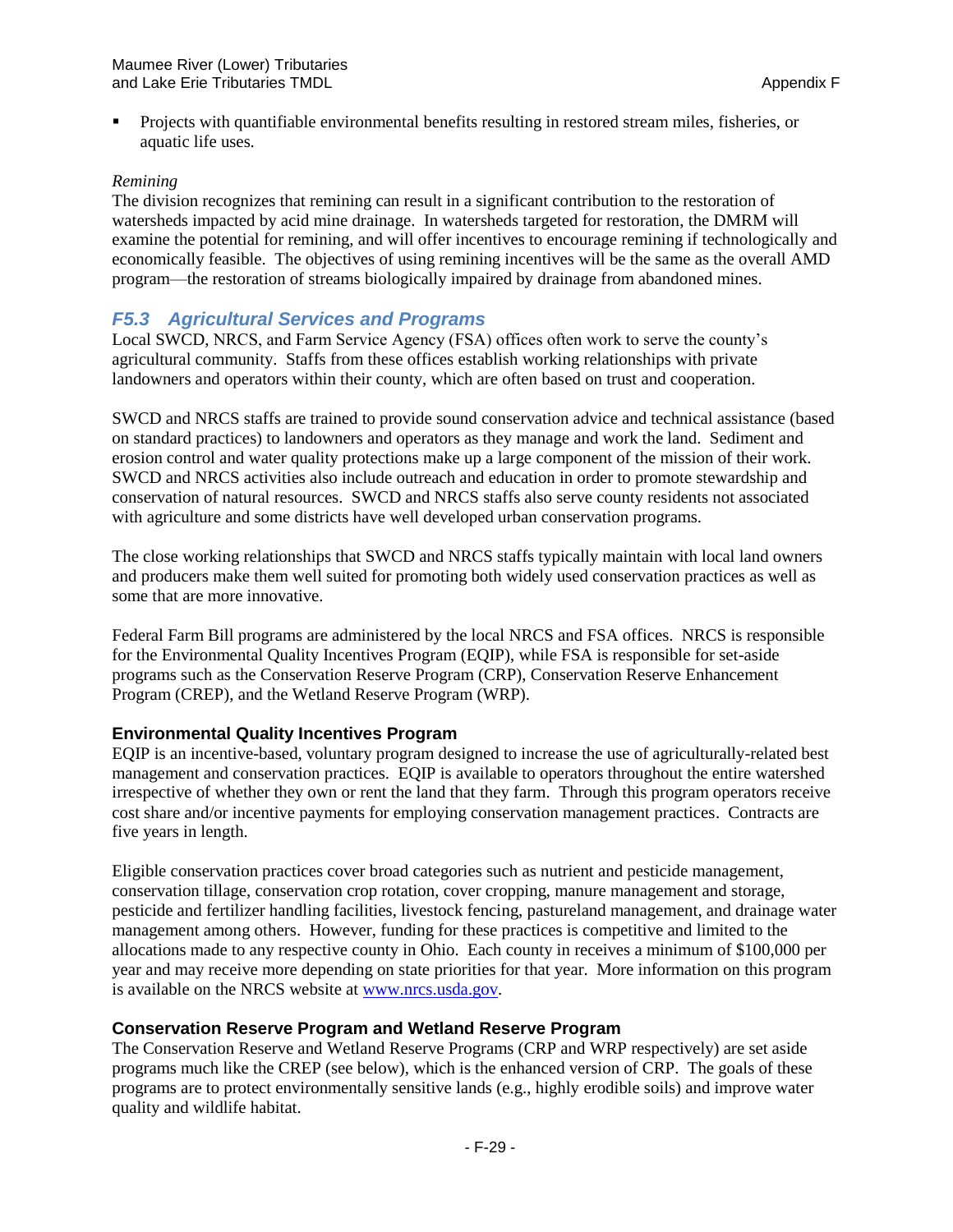Set aside programs are voluntary and incentive-based and provide compensation to farmers for establishing and maintaining buffers, wetlands, grasslands or woodlands on land that would otherwise be used for agricultural production. Compensation is restricted to the timeframe established in the contract agreement. Incentive payments for these two programs are lower than the enhanced versions (CREP and WREP), which are limited to areas that have been approved by the USDA for the additional funding. These programs can assist in creating land use changes that improve water resource quality in the watershed.

## **Watershed Conservation Reserve Enhancement Program**

The Conservation Reserve Enhancement Program (CREP) is a voluntary land retirement program that helps agricultural producers protect environmentally sensitive land, decrease erosion, restore wildlife habitat, and safeguard ground and surface water. The program is a partnership among producers; tribal, state, and federal governments; and, in some cases, private groups. CREP is an offshoot of the country's largest private-lands environmental improvement program, the Conservation Reserve Program (CRP; see above).

Like CRP, CREP is administered by USDA's Farm Service Agency (FSA). By combining CRP resources with state, tribal, and private programs, CREP provides farmers and ranchers with a sound financial package for conserving and enhancing the natural resources of farms.

CREP addresses high-priority conservation issues of both local and national significance, such as impacts to water supplies, loss of critical habitat for threatened and endangered wildlife species, soil erosion, and reduced habitat for fish populations such as salmon. CREP is a community-based, results-oriented effort centered around local participation and leadership.

A specific CREP project begins when a state, Indian tribe, local government, or local nongovernment entity identifies an agriculture-related environmental issue of state or national significance. These parties and FSA then develop a project proposal to address particular environmental issues and goals. In Ohio, there are three CREP programs: one in the Scioto River basin; one in the upper Big Walnut Creek basin; and one in the Western Lake Erie basin.

Like CRP, CREP contracts require a 10- to 15-year commitment to keep lands out of agricultural production. CREP provides payments to participants who offer eligible land. A federal annual rental rate, including an FSA state committee-determined maintenance incentive payment, is offered, plus costshare of up to 50 percent of the eligible costs to install the practice. Further, the program generally offers a sign-up incentive for participants to install specific practices.

FSA uses CRP funding to pay a percentage of the program's cost, while state, tribal governments or other non-federal sources provide the balance of the funds. States and private groups involved in the effort may also provide technical support and other in-kind services.

## <span id="page-29-0"></span>*F5.4 Extension and Development Services*

Each county in Ohio has an extension agent dedicated to agricultural and natural resource issues. The primary purpose of extension is to disseminate up-to-date science and technology so it can be applied for the betterment of the environment and society. Like SWCD and NRCS staff, extension agents provide technical advice to landowners and operators and often develop strong relationships with the local community. Local extension agents are particularly well-suited for promoting innovative conservation measures that have not yet been established in the standard practices developed by NRCS.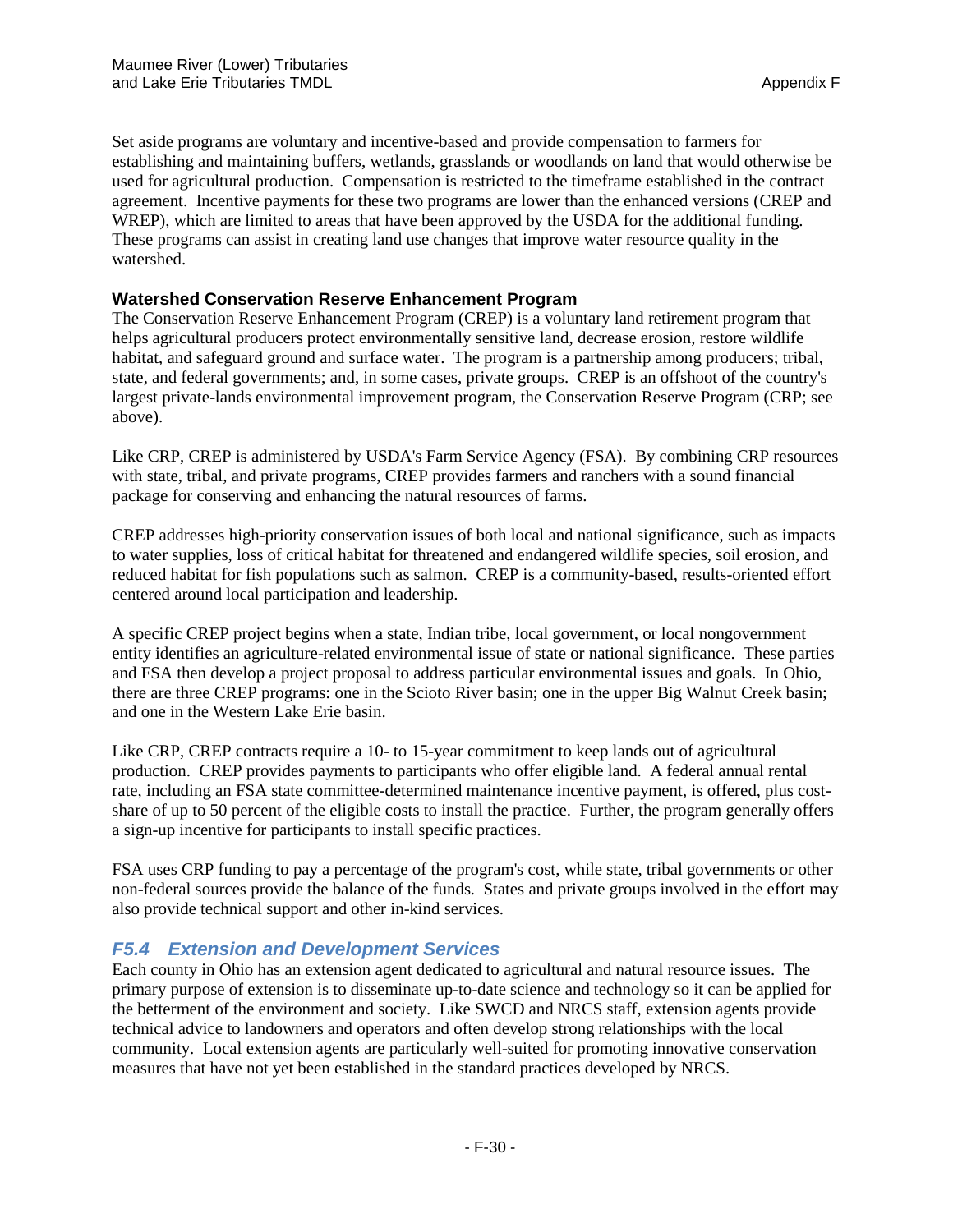# <span id="page-30-0"></span>*F5.5 Agricultural Organizations and Programs*

Agricultural organizations are working to address water quality problems associated with traditional farming practices. The Ohio Farm Bureau Federation (OFBF) seeks to improve water quality through the employment of scientifically-based economically sound conservation management practices [\(http://www.ofbf.org\)](http://www.ofbf.org/). In order to pursue this mission OFBF initiated programs aimed at engaging producers in voluntary water quality protection and improvement efforts. At the local level county Farm Bureau Public Policy Action Teams have the opportunity to administer OFBF programs related to environmental quality. The Public Policy Action Team leader works with the county's Organizational Director, who is a staff member of the OFBF, to implement program initiatives.

OFBF's Agricultural Watershed Awareness and Resource Evaluation (AWARE) program promotes water quality monitoring and education so that producers have more information when making resource conservation decisions regarding their operations. In collaboration with other conservation and commodity organizations OFBF led the development of a producer self-assessment program designed to evaluate the potential for off-site environmental impact and develop strategies to reduce those risks. OFBF also offers assistance to producers to better understand and comply with new and existing environmental regulations.

To help Ohio's livestock, poultry and equine producers identify and address key management issues affecting environmental quality, the Ohio Livestock Coalition (OLC) developed the Livestock Environmental Assurance Program (LEAP). LEAP is a voluntary and confidential environmental assurance program which provides producers the opportunity to take a proactive approach in blending sound production economics with concern about environmental quality. LEAP helps producers profitably manage environmental challenges that are critically important to the success of the business, and effectively assess how farmstead practices affect water quality.

# <span id="page-30-1"></span>*F5.6 Local Health Departments*

Under OAC 3701-29, local health departments are responsible for code enforcement, operational inspections, and nuisance investigations of household sewage treatment systems serving one, two, or three family dwellings. The Ohio Department of Health works with locals health departments and provides technical assistance and training.

# <span id="page-30-2"></span>*F5.7 Local Zoning and Regional Planning*

Local zoning is typically controlled at the county or municipality level. Local zoning can be a useful tool for implementing some recommendations of the TMDL, such as streambank setbacks for developing land. See Section E3.1 for further information.

# <span id="page-30-3"></span>*F5.8 Regulated Storm Water Communities*

Regulated storm water communities must develop storm water management programs that include controls for the six minimum control measures outlined by the U.S. EPA

[\(http://www.epa.ohio.gov/dsw/storm/ms4\\_indeEaspx\)](http://www.epa.ohio.gov/dsw/storm/ms4_index.aspx). Local areas that fall within the municipal separate storm sewer system (MS4) program are regulated under the general storm water permit for the State of Ohio.

# <span id="page-30-4"></span>*F5.9 Easements and Land Preservation*

A conservation easement is a voluntary agreement that allows a landowner to limit the type or amount of development on their property while retaining private ownership of the land. The easement is signed by the landowner, who is the easement donor, and the party receiving the easement. The receiving party accepts the easement with understanding that it must enforce the terms of the easement in perpetuity. After the easement is signed, it is recorded with the County Register of Deeds and applies to all future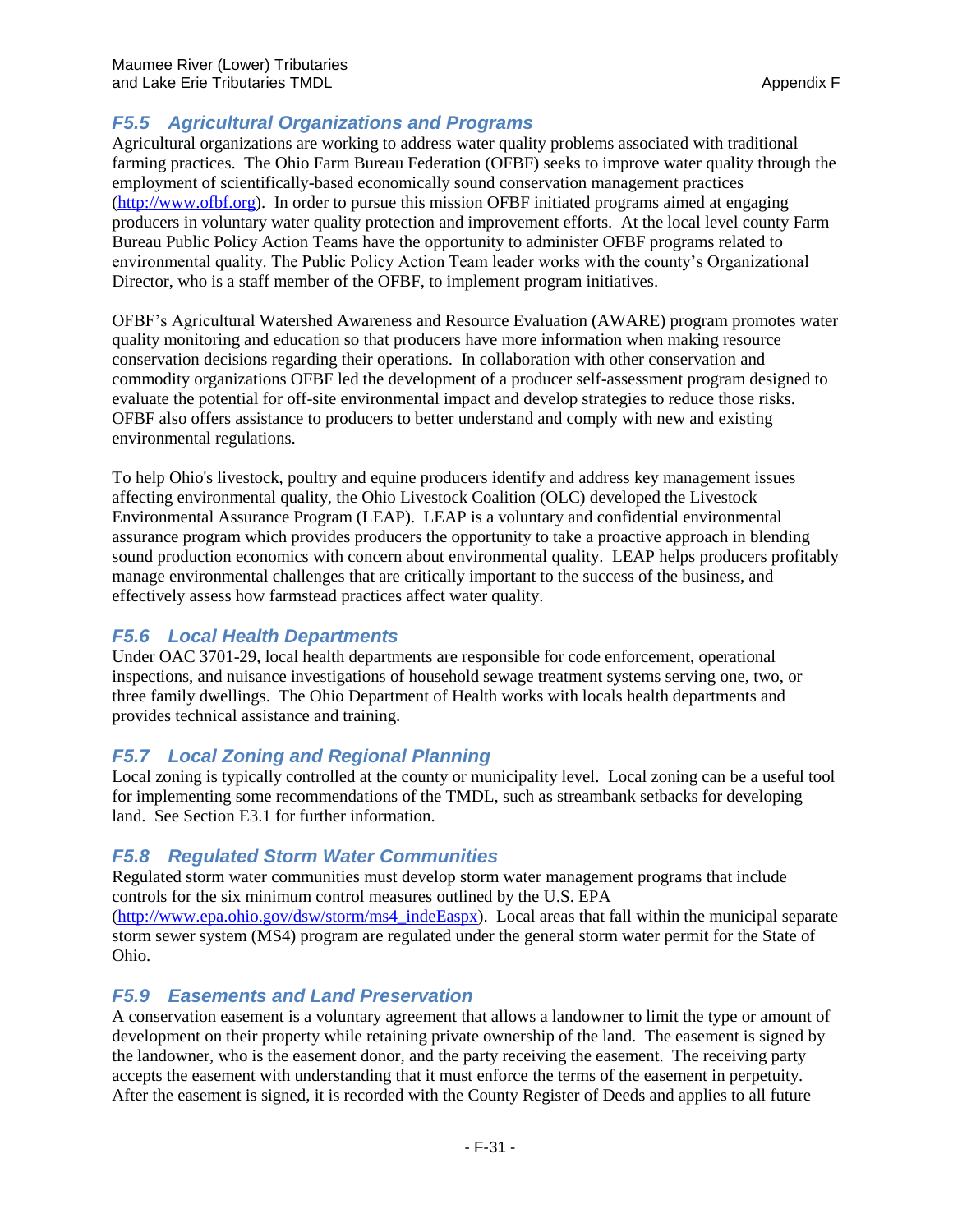owners of the land (landtrust.org/). Easements and preservation agreements can be excellent tools to preserve high quality or particularly diverse areas within a watershed. Frequently such agreements will include streams, riparian areas and/or wetlands.

# <span id="page-31-0"></span>**F6 Process for Evaluation and Revision**

The effectiveness of actions implemented based on the TMDL recommendations should be validated through ongoing monitoring and evaluation. Information derived from water quality analyses can guide changes to the implementation strategy to more effectively reach the TMDL goals. Additionally, monitoring is required to determine if and when formerly impaired segments meet applicable water quality standards (WQS).

This section of the report provides a general strategy for continued monitoring and evaluation and lists parties who can potentially carry out such work. It highlights past efforts and those planned to be carried out in the future by the Ohio EPA and others. It also outlines a process by which changes to the implementation strategy can be made if needed.

# <span id="page-31-1"></span>*F6.1 Evaluation and Analyses*

Aquatic life and recreational uses are impaired in the watershed, so monitoring that evaluates the river system with respect to these uses is a priority to the Ohio EPA. The degree of impairment of aquatic life use is exclusively determined through the analysis of biological monitoring data. Recreational use impairment is determined through bacteria counts from water quality samples. Ambient conditions causing impairment are discussed in the main text of the report. This report sets targets values for these parameters, which should also be measured through ongoing monitoring.

A serious effort should be made to determine if and to what degree the recommended implementation actions have been carried out. This should occur within an appropriate timeframe following the completion of this TMDL report and occur prior to measuring the biological community, water quality or habitat.

## **Recommended Approach for Gathering and Using Available Data**

Early communications should take place between the Ohio EPA and any potential collaborators to discuss research interests and objectives. Through this, areas of overlap should be identified and ways to make all parties research efforts more efficient should be discussed. Ultimately important questions can be addressed by working collectively and through pooling resources, knowledge, and data.

# <span id="page-31-2"></span>*F6.2 Revision to the Implementation Approach*

An adaptive management approach will be taken in the watershed. Adaptive management is recognized as a viable strategy for managing natural resources (Baydack et al., 1999) and this approach is applied on federally-owned lands. An adaptive management approach allows for changes in the management strategy if environmental indicators suggest that the current strategy is inadequate or ineffective. The recommendations put forth for the watershed are discussed in the last chapter of the main report. If chemical water quality does not show improvement and/or water bodies are still not attaining water quality standards after the implementation plan has been carried out, then a TMDL revision would be initiated. The Ohio EPA would initiate the revision if no other parties wish to do so.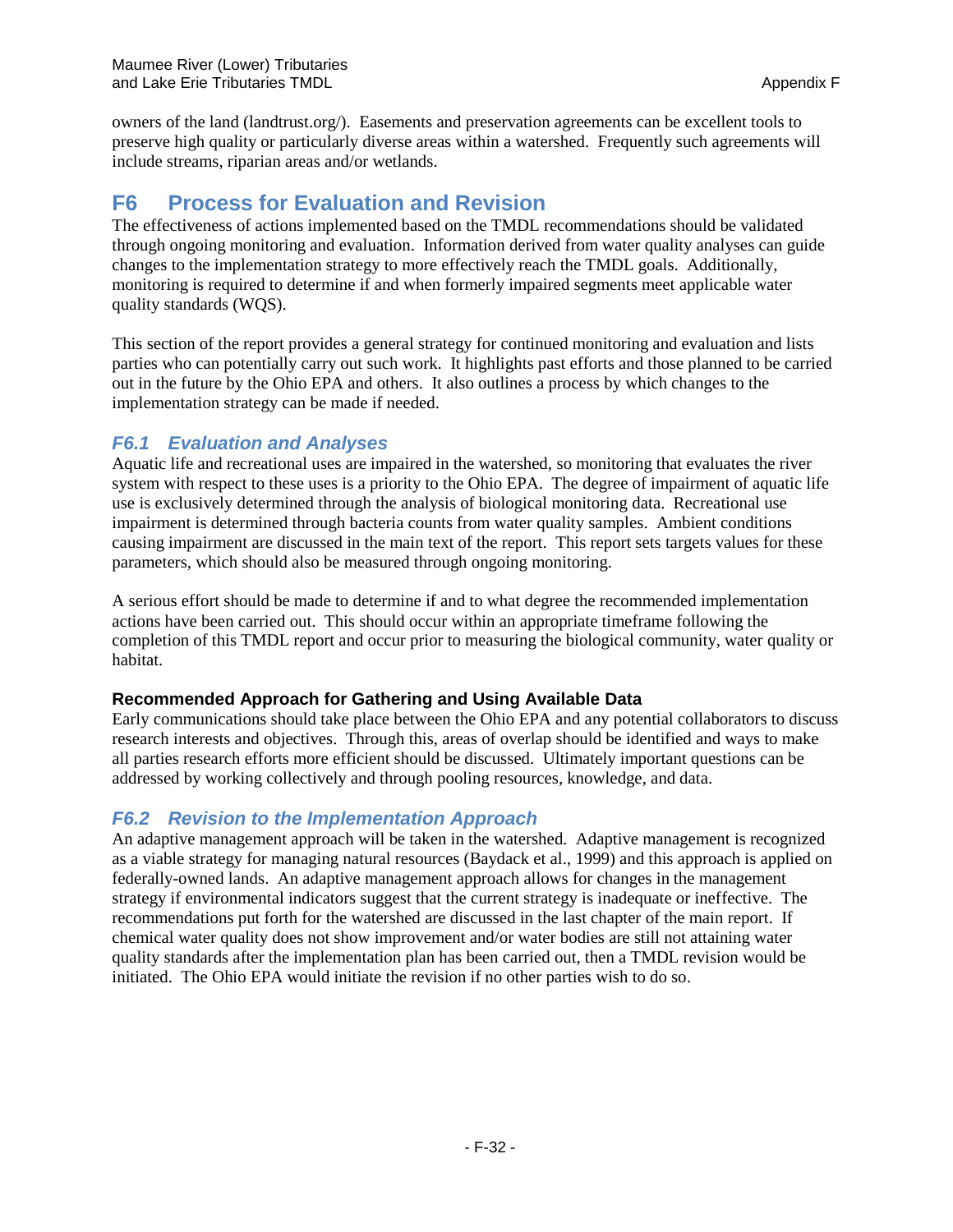# <span id="page-32-0"></span>**F7 References**

- Alexander, R. 2003. *Standard Specifications for Compost for Erosion/Sediment Control*. Durham, NH: Developed for the Recycled Materials Resource Center, University of New Hampshire. Available at [www.alexassoc.net.](http://www.alexassoc.net/)
- Baydack, R.K., H. Campa and J.B. Haufler, Eds. 1999. *Practical approaches to the conservation of biological diversity*. First edition. Washington, D.C.: Island Press.
- Earth Saver Erosion Control Products. 2005. *Rice Straw Wattles* [\(http://www.earth](http://www.earth-savers.com/pages/applictn.html#Anchor-Capture-47857)[savers.com/pages/applictn.html#Anchor-Capture-47857\)](http://www.earth-savers.com/pages/applictn.html#Anchor-Capture-47857).
- Faucette, B. 2004. *Evaluation of Environmental Benefits and Impacts of Compost and Industry Standard Erosion and Sediment Controls Measures Used in Construction Activities*. Dissertation. Athens, GA: Institute of Ecology, University of Georgia.
- Faucette, B. and M. Risse. 2002. "Controlling Erosion with Compost and Mulch." *BioCycle,* June, 26- 28.
- Longman, P. 1998. "Who Pays for Sprawl?" *U.S. News and World Report,* 124, (16), 22-24.
- SCCCL (South Carolina Coastal Conservation League). 1995. *Land Development Bulletin*. Charleston, SC: South Carolina Coastal Conservation League.
- Schueler, T. 1994. "Sources of urban storm water pollutants defined in Wisconsin.: *Watershed Protection Techniques* 1, (1), 30-32.
- Schueler, T.R. 1995. *Site Planning for Urban Stream Protection*. Washington, D.C.: Metropolitan Washington Council of Governments.
- Shear, M.D. and W. Casey. 1996. "Just Saying 'Yes' to Developers." *The Washington Post*, July 21, A1.
- Tyler, R. and B. Faucette. 2005. *Organic BMPs used for Stormwater Management—Filter Media Test Results from Private Certification Program Yield Predictable Performance*. Published for the U.S. Composting Council 13<sup>th</sup> Annual Conference and Trade Show, San Antonio, Texas. January 2005.
- Urbonas, B. and T. Stahre. 1990. *Stormwater Best Management Practices and Detention for Water Quality, Drainage and CSO Management*. Englewood Cliffs, NJ: Prentice-Hall, Inc.
- U.S. EPA (U.S. Environmental Protection Agency). 1992a. *Stormwater Management for Industrial Activities: Developing Pollution Prevention Plans and Best Management Practices*. Published in: EPA 833-R-92-002.
- U.S. EPA (United States Environmental Protection Agency Office of Water). 1992b. *Stormwater Management for Construction Activities: Developing Pollution Prevention Plans and Best Management Practices*. Published in: EPA 832-R-92-005.